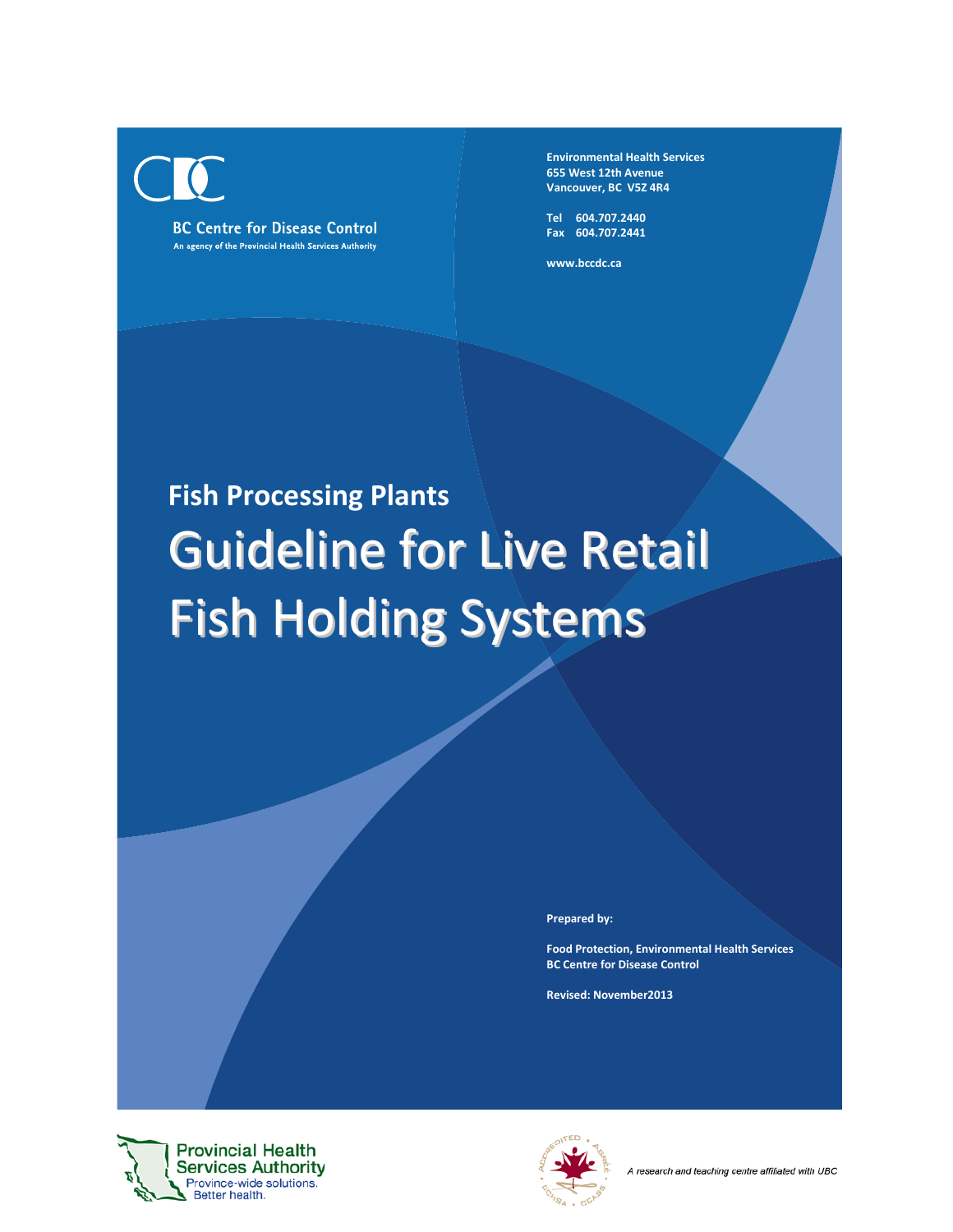# **Table of Contents**

# **Index of Tables**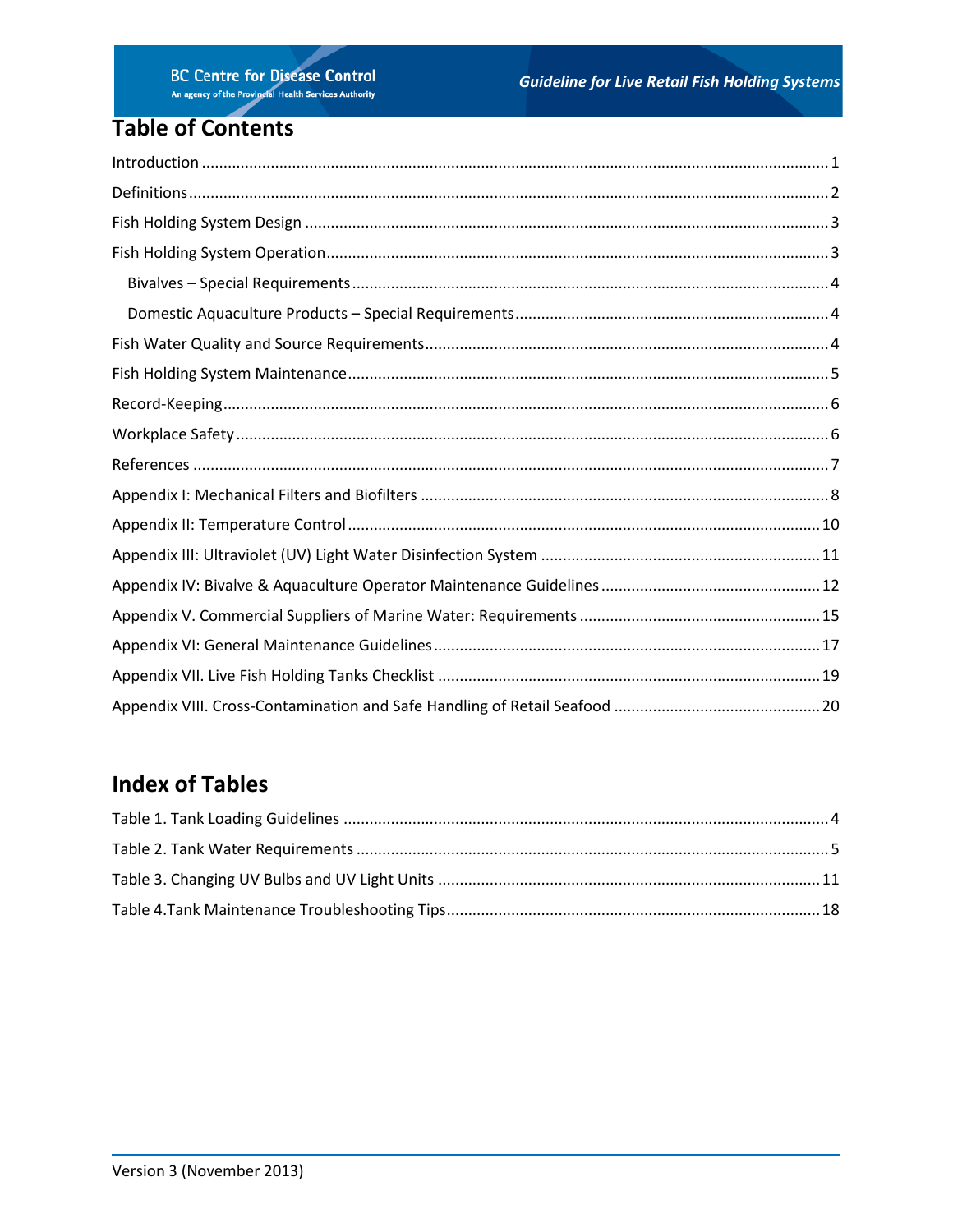## <span id="page-2-0"></span>**Introduction**

Fish can be held in holding tanks if they are going to be sold within 2-3 days. The design and operation of a live fish holding system plays an important role in maintaining fish health, preventing worker illness, and in the prevention of foodborne illness.

Proper design will facilitate cleaning and sanitizing of the equipment. In addition, the hydraulic design of the unit is important to assure an adequate quantity and quality of water for the intended purpose. Inadequate flow or "dead spots" can lead to bacteriological growth and/or oxygen deficiency and can lead to fish mortality. Minimum turbulence will permit feces and other organic matter generated by active fish to settle out without being suspended and ingested. Use of food grade materials for all construction materials and additives will prevent possible adulteration by chemicals.

Source water for marine holding tanks must meet certain standards. Water may be made from aquarium marine salts or food grade ingredients (artificial water), purchased commercially, or obtained from marine environments as long as the water can be verified to meet the standards. Depending on the species of live animals stored in the holding tank, salinity and temperature requirements may vary.

Holding tanks also have the potential to pose a serious health concern for employees. Fish are known to carry organisms that may cause infection and disease in humans. These pathogenic organisms are transmitted to humans either by direct handling of the fish or indirectly through contacting tank water.

Common microbes, that have the potential to cause serious infections and even death, include *Vibrio* spp. such as *Vibrio vulnificus*, *Salmonella* spp., and *Streptoccocus iniae*. Although all individuals are susceptible to these pathogens, workers that are immunocompromised or elderly are at higher risk. However, with properly functioning equipment, such as filters and pumps, the risk of workers or the public becoming infected with these disease decreases. Proper use of materials for construction and appropriate installation of equipment is therefore essential for public safety.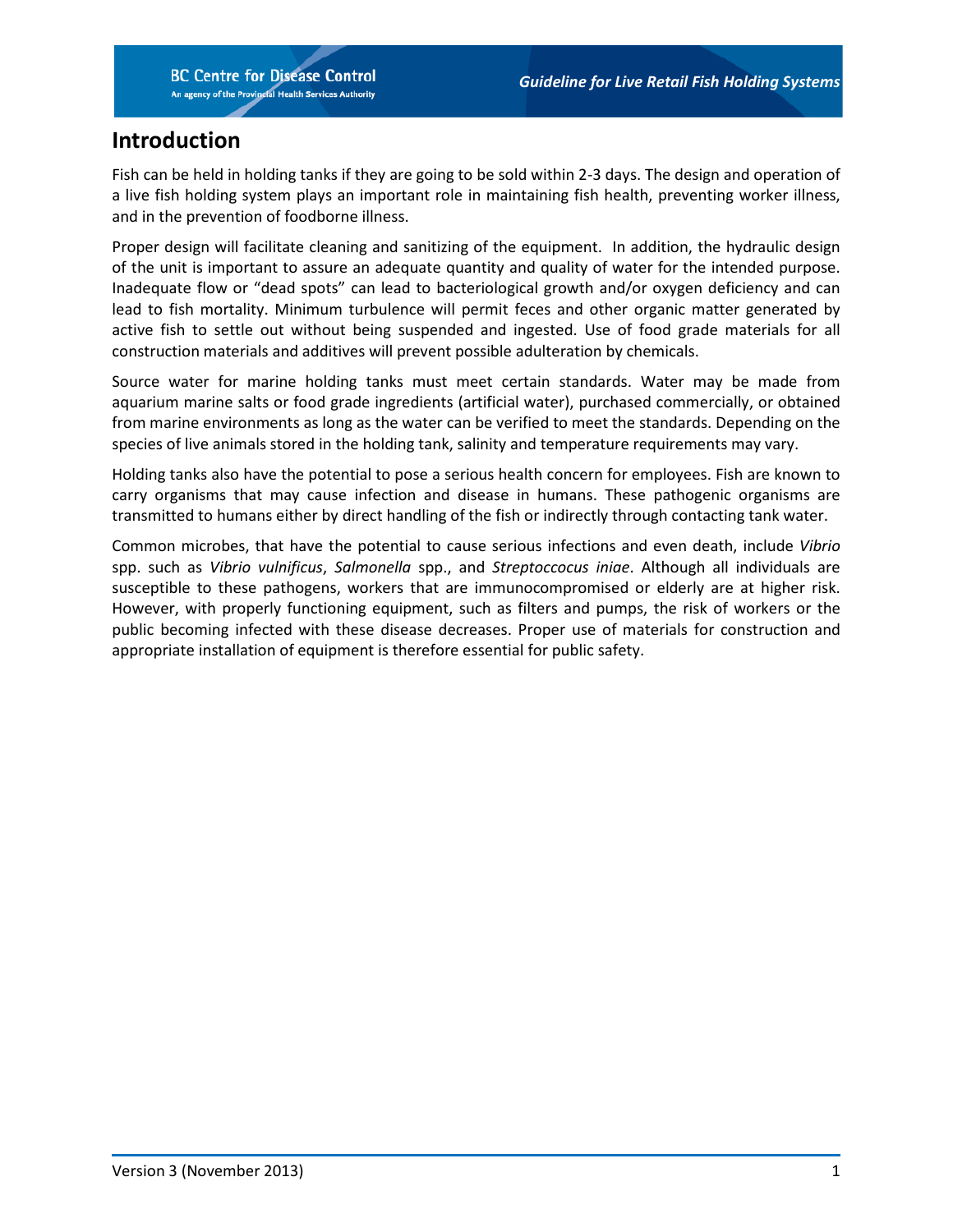## <span id="page-3-0"></span>**Definitions**

**Ammonia**: Toxic byproduct of fish metabolism and dead and dead/decaying organic matter.

**Defoamer**: Chemicals used to reduce or eliminate foam in holding tanks.

**Filter Feeders**: Animals that feed by straining suspended matter in water.

**Fish**: In this guideline, fish refers to any of the following:

Bivalves: Molluscs are invertebrates that have symmetrical two part shells. Examples include: scallops, oysters, clams, mussels.

Crustaceans: Crustaceans are invertebrates with an external skeleton. Examples include: lobsters, crabs, shrimp, and crayfish.

Finfish: free swimming aquatic vertebrates that are typically ectothermic and have scales with two paired fins. Examples include: catfish, salmon, trout.

- **Food premise:** means any place where food intended for public consumption is sold, offered for sale, supplied, handled, prepared, packaged, displayed, served, processed, stored, transported or dispensed
- **Nitrifying Bacteria**: Responsible for converting ammonia into nitrites and nitrites into nitrates. Nitrites are also toxic but less than ammonia, nitrates are relatively non-toxic.
- **pH**: Measure of the acidity or alkalinity of a solution using a scale from 0 to 14.

**Salinity**: The concentration of salt in a solution.

- **Turbidity**: Measure of the cloudiness of a solution due to suspended solids.
- **Ultra Violet (UV) Light**: a white tubular appliance, which is connected to the water hose lines. The unit contains a UV bulb, which kills bacteria as they pass by.

#### **Tank Specific Terms:**

**Backwashing**: water is run through the filter in the opposite direction from normal flow

**Biofilter**: Detoxifies soluble waste products

**Display Tank**: Reservoir containing water

**Filtration System**: Removes particulate waste from organisms

**Primed**: Pump is immersed in water

**Pumping System**: Maintains water circulation to keep the water continually aerated

**Temperature Control System**: Heating or Refrigeration Unit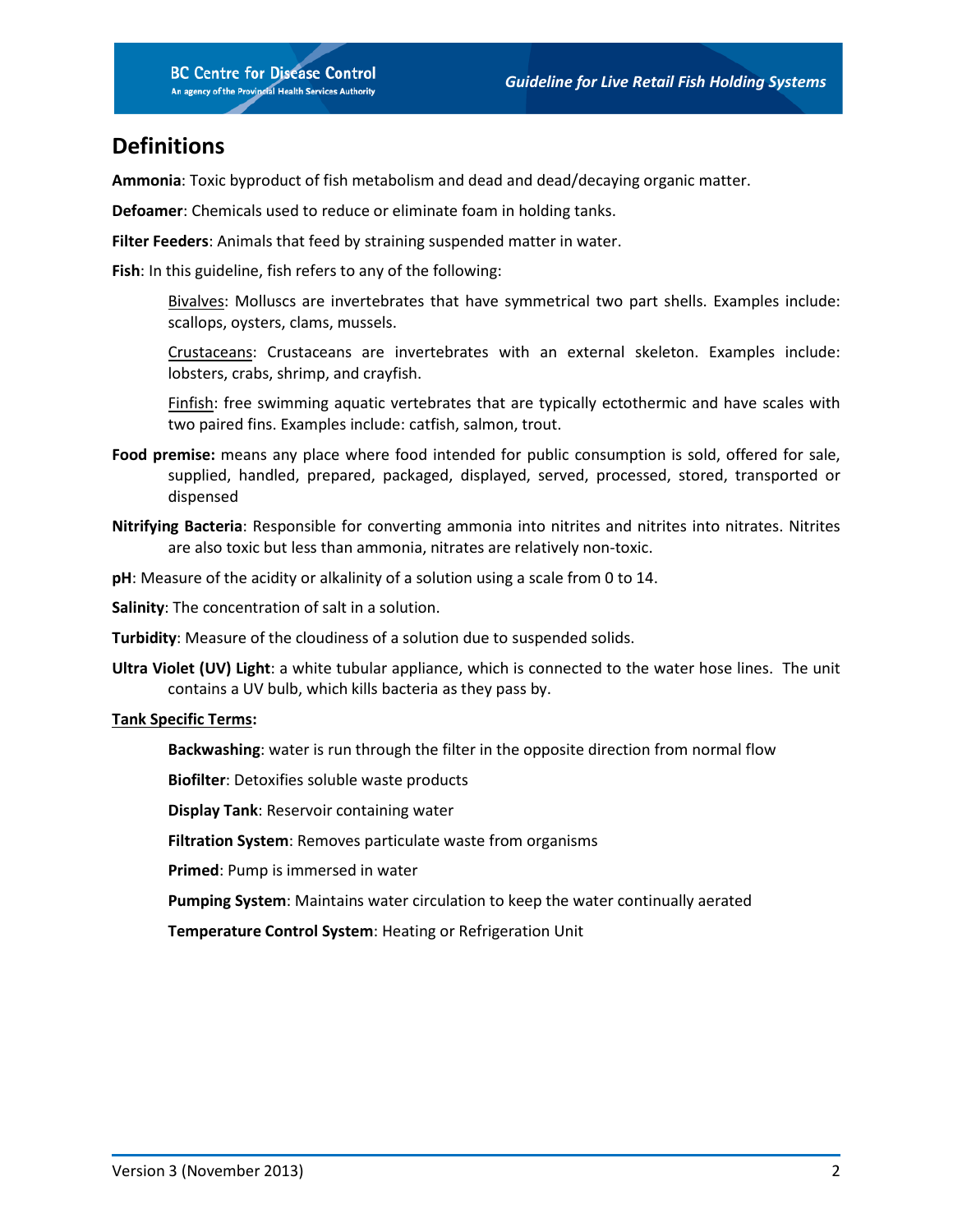# <span id="page-4-0"></span>**Fish Holding System Design**

Each fish holding system should have the following requirements:

- 1. Equipment and utensils should be constructed with materials that are durable, non-absorbent, nontoxic and easily cleanable.
- 2. A recirculation system should include a filtration system which includes both mechanical filters and biofiltration (Appendix I).
- 3. Refrigeration units that can cool water temperature to  $10^{\circ}$ C (50  $^{\circ}$ F) or lower. Low temperatures reduce the metabolic activity of organisms resulting in a smaller waste load and allows for more dissolved oxygen to be held in the system (Appendix II).
- 4. An adequately designed aeration system that provides a minimum of 5 milligrams/litre (mg/l) dissolved oxygen
- 5. Units that store bivalves require a UV disinfection unit (or equivalent water treatment device) capable of maintaining the water quality at a bacteriological count of 2 coliform/100 ml or less (Appendix III).
- 6. Dead-ended pipes or hoses that could fill with stagnant water should be avoided.
- 7. Systems should be equipped with backflow prevention devices to protect potable water supplies.

## <span id="page-4-1"></span>**Fish Holding System Operation**

- 1. The manual and a working set of maintenance instructions should be readily available for each retail live fish holding system. These should include frequency of flushing for mechanical/biofilters and UV light bulb change frequency and instructions.
- 2. Defoamers, if used should be of food grade quality.
- 3. Turbidity of water shall not exceed 20 NTU.
- 4. Product loading should not exceed the manufacturer's recommended limits. The number of kilograms (pounds) of bivalves and crustaceans should be less than the number of litres (gallons) of water in the system. No more than 6 kg of finfish should be held in 100 litres of water (50 lbs per 100 gallons). Product loading information is shown in Table 1.
- 5. Separate tanks for bivalves, crustaceans and finfish must be provided. **DO NOT** place bivalves into the same tanks as crustaceans and finfish. The order in separate holding tanks is important if the tanks are all connected and receiving water from the same source. Otherwise, metabolic waste products from finfish and crustaceans may be filtered in by bivalves. This creates a potential health hazard for consumers. As a result, the bivalves must be placed in the tanks receiving the cleanest water, closest to the water supply source.

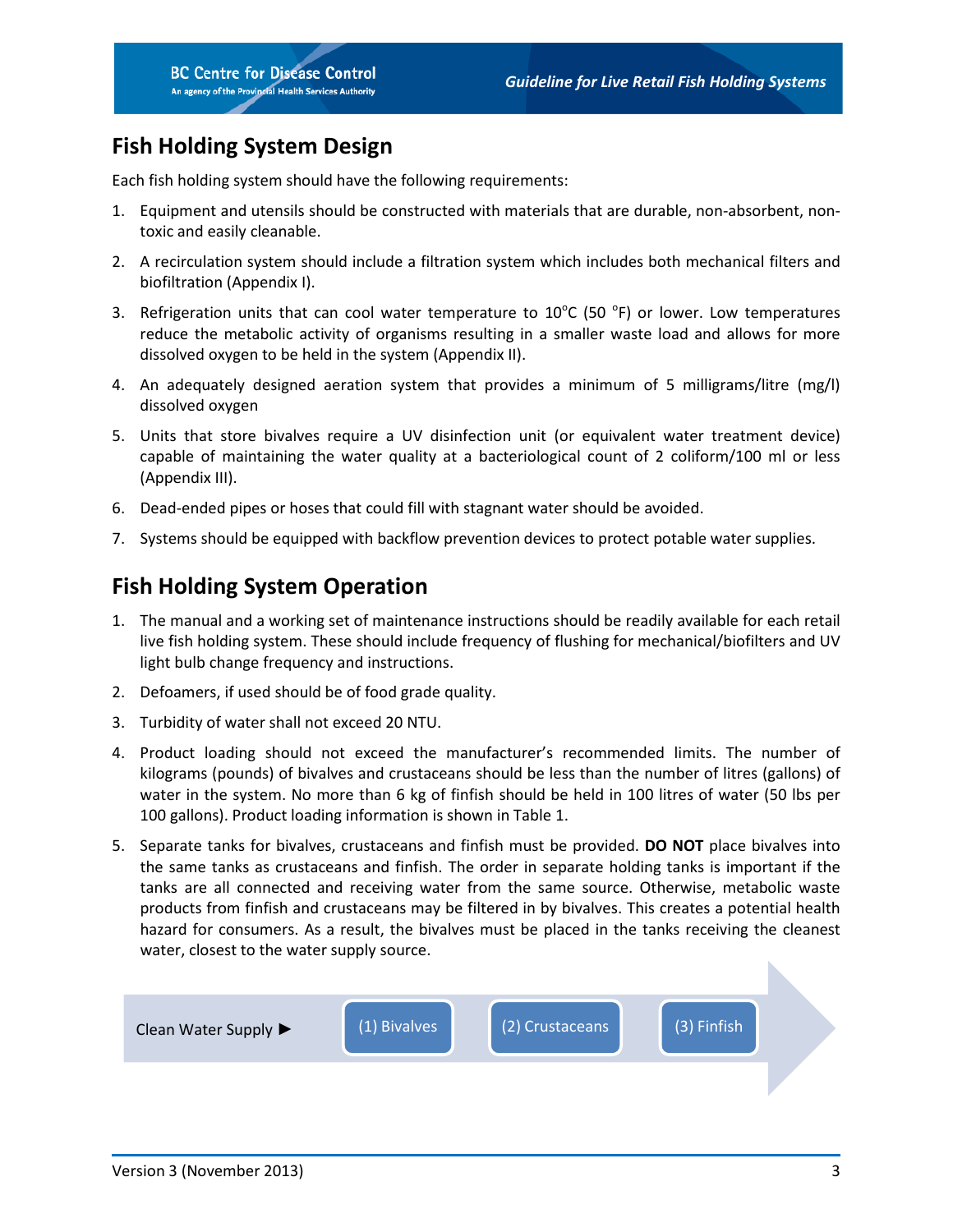#### **Table 1. Tank Loading Guidelines**

<span id="page-5-3"></span>

|                          |                                    | <b>Recommended Loading</b>       |              | <b>Recommended Temperature</b> |
|--------------------------|------------------------------------|----------------------------------|--------------|--------------------------------|
|                          | <b>Kilograms</b><br>per 100 Litres | <b>Pounds</b><br>per 100 Gallons | $^{\circ}$ C | °F                             |
| <b>Crustaceans</b>       | 12 kg                              | $100$ lbs                        | $4 - 10$     | $40 - 50$                      |
| <b>Dungeness Crab</b>    | 7.2 kg                             | 60 lbs                           | $3.3 - 5$    | $38 - 41$                      |
| <b>Rock Crab</b>         | 7.2 kg                             | 50 lbs                           | $4 - 13$     | $40 - 55$                      |
| <b>Freshwater Prawns</b> | $2.5$ kg                           | 30 lbs                           | $27 - 31$    | $80 - 88$                      |
| <b>Shellfish</b>         | 9 kg                               | 75 lbs                           | $4 - 10$     | $40 - 50$                      |
| <b>Finfish</b>           | 6 kg                               | 50 lbs                           | $9 - 11$     | $9 - 11$                       |

#### <span id="page-5-0"></span>**Bivalves – Special Requirements**

In the case of bivalves, the following requirements apply (Appendix IV):

- 1. Holding systems previously used for other species must be cleaned and sanitized prior to use for bivalves.
- 2. Prior to placement in tanks, all bivalves should be washed and culled to remove dead, broken or weak animals and culled on a daily basis, thereafter.
- 3. Bivalves should be held in a physically separate tank, and should not be mixed with other fish species (crustaceans, finfish). Bivalves are filter feeders that can filter in wastes from other products in the tank.
- 4. Bivalves that share the water system with other fish species should be placed in their own separate tank closest to the water supply source.
- 5. Bivalves from different suppliers, harvest areas or harvest dates should not be commingled. Vertical plastic dividers, mesh bags, etc., may be used to maintain lot identity.
- 6. Naturally occurring bacteria in bivalves that cause human illness, such as *Vibrio*, can multiply at warmer holding temperatures. Retail tank holding temperatures for bivalves should be kept below  $10^{\circ}$ C.

## <span id="page-5-1"></span>**Domestic Aquaculture Products – Special Requirements**

In the case of aquaculture products, the following requirements apply (Appendix IV):

- 1. Only artificial water (water made from marine aquarium or food grade salts) should be used for aquaculture products. For aqua-cultured bivalves, see Appendix V for additional water options.
- 2. Aqua-cultured species (such as tilapia and white legged shrimp) must be placed in holding tanks separate from other products due to their different salinity and temperature requirements.

## <span id="page-5-2"></span>**Fish Water Quality and Source Requirements**

1. Artificial sea water must be prepared from marine aquarium or food grade ingredients and salts with potable water from an approved source.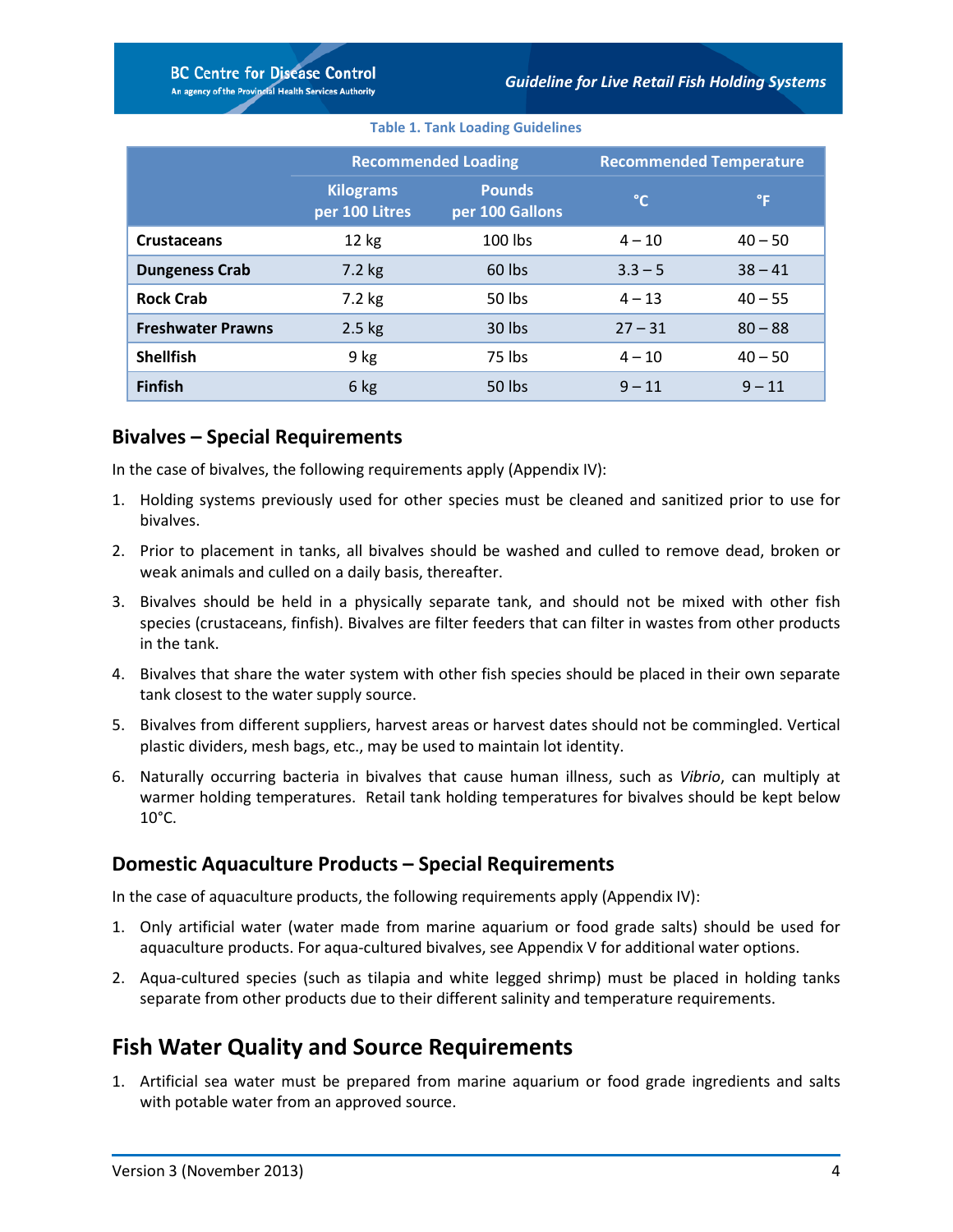- 2. Marine water used in a retail live fish holding system may also be purchased from a commercial supplier. Commercial suppliers of marine water for food premises and for processing plants must meet several requirements and these are outlined in Appendix V. When purchasing marine water, ensure the supplier tests their water regularly to meet the same water quality requirements as your re-circulating tank, i.e. to have a bacteriological count of 2 coliform/100 ml or less with maximum turbidity of 20 NTU.
- 3. Marine water used for retail live fish holding systems may be drawn directly from the ocean if the site is approved and open to bivalve shellfish harvesting. To check whether the water is an open harvest area, consult the Department of Fisheries and Oceans web-site *each time water is collected*  at [http://www.pac.dfo-mpo.gc.ca/fm-gp/contamination/biotox/index-eng.html.](http://www.pac.dfo-mpo.gc.ca/fm-gp/contamination/biotox/index-eng.html)

# <span id="page-6-0"></span>**Fish Holding System Maintenance**

Maintenance procedures (Appendix VI) should include regular water testing of holding tanks every 2 days when a system is being set up and weekly when the biofilter is mature (ammonia concentration is low). The parameters that need to be tested and their appropriate ranges are included in Table 2 below.

<span id="page-6-1"></span>

| <b>Parameter</b>                      | <b>Range Cold Water</b><br>Range Warm Water Tanks <sup>1</sup><br><b>Tanks</b> |                                                                        |               |                               |
|---------------------------------------|--------------------------------------------------------------------------------|------------------------------------------------------------------------|---------------|-------------------------------|
| <b>Water Type</b><br>(fish species)   | Salt-water                                                                     | Salt-water<br><b>Fresh-water</b><br>(white-leg<br>(tilapia)<br>shrimp) |               | <b>How often</b><br>to check? |
| <b>Specific Gravity</b><br>(Salinity) | 1.024-1.029<br>(24 to 29 ppt)                                                  | 1.003-1.005<br>1.000<br>$(3 to 5$ ppt $)$<br>(no salt, 0 ppt)          |               | Daily                         |
| Temperature                           | $<10^{\circ}$ C                                                                | $>20^{\circ}$ C                                                        |               | Daily                         |
| pH                                    | $7.0 - 8.5$                                                                    | $7.0 - 8.5$                                                            |               | Weekly                        |
| Ammonia                               | $10$ ppm                                                                       | $10$ ppm                                                               |               | Weekly                        |
| Nitrite                               | $<$ 2 ppm                                                                      | $<$ 2ppm                                                               |               | Weekly                        |
| <b>Nitrate</b>                        | $<$ 100ppm                                                                     | $<$ 100ppm                                                             |               | Weekly                        |
| Dissolved Oxygen                      | 5mg/L                                                                          | 5mg/L                                                                  |               | Weekly                        |
| <b>Coliform Count</b>                 | <2 Coliforms/100mL                                                             | <2 Coliforms/100mL                                                     |               | Weekly                        |
| Turbidity (max)                       | <b>20 NTU</b>                                                                  |                                                                        | <b>20 NTU</b> | Weekly                        |

#### **Table 2. Tank Water Requirements**

#### *1 Domestic aquaculture tilapia and white legged shrimp*

Most of these tests can be done onsite with a simple test kit for immediate results. Samples can also be sent to an accredited lab where accurate results will be obtained within 24-48 hours. Samples that will be sent to a lab for analysis should be collected in approved containers (contact lab) and should not be stored in direct sunlight or hot areas.

Designated employees should be responsible for maintenance.

Maintenance instructions, operating manuals and checklists should be made available (example checklists, Appendix VII).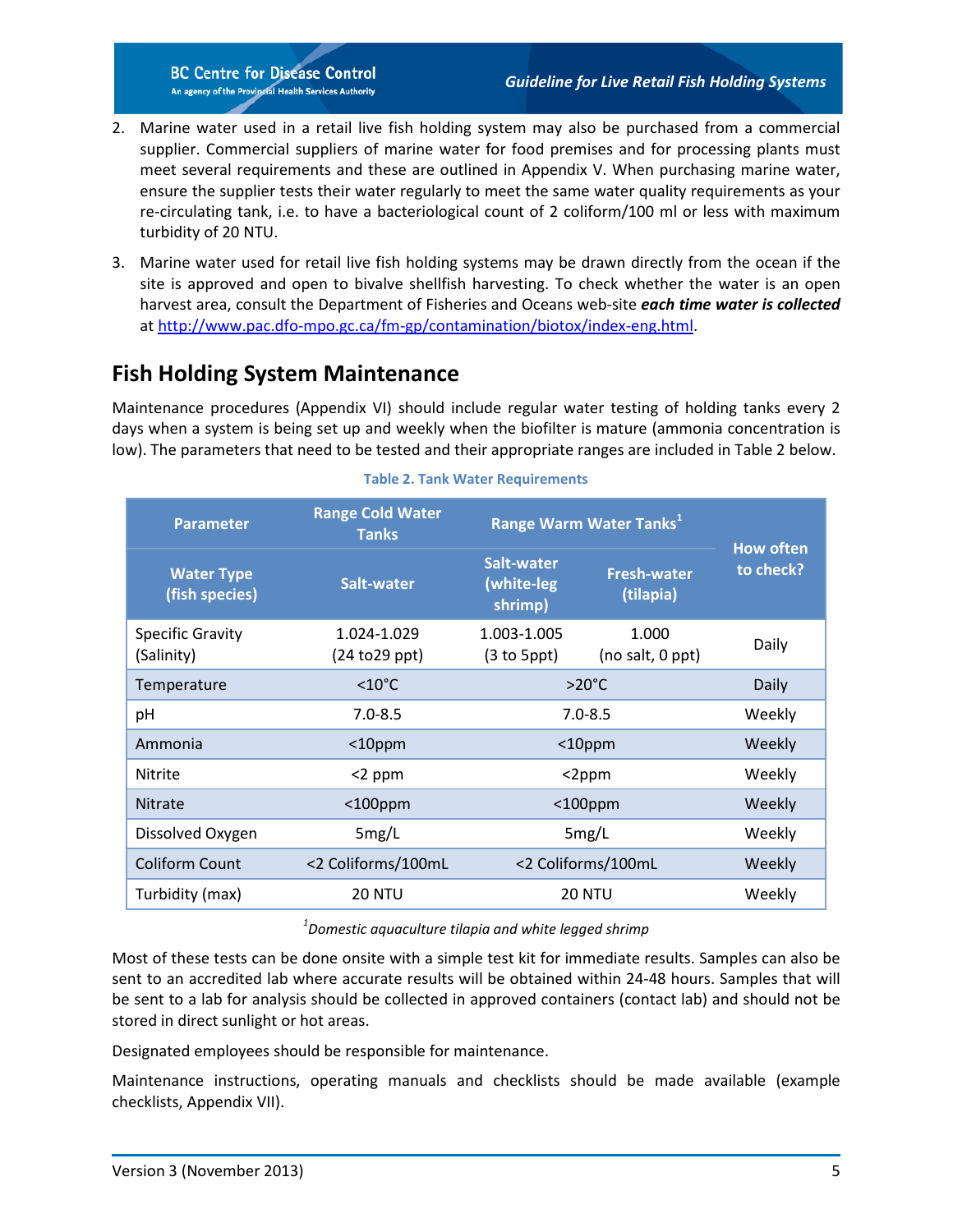For cleaning and servicing of the holding tank, including the filters/biofilters and UV lights, the manufacturer's recommendations in the operator manual should be followed. Basic instructions are shown below.

#### **Weekly cleaning and servicing of the holding unit:**

- 1. replace water every 4-7 days in the absence of a biofilter
- 2. check spray nozzles for clogging
- 3. backwash filters for 2-5 minutes to dislodge waste particles
- 4. remove rubber bands, paper, claws, legs and other foreign objects from intake area of pump
- 5. ensure the pump's impeller is primed to prevent overheating
- 6. refrigerator condenser should be free of dirt and debris
- 7. liquid refrigerant is clear without bubbles (bubbles indicate a gas leak and will result in the warming of water)
- 8. servicing and testing the UV disinfection system every 6-8 weeks, plus replacement of the UV bulbs every 9-10 months (spare bulbs should be readily available)

## <span id="page-7-0"></span>**Record-Keeping**

- 1. Maintenance and operational logs (water quality, temperature, etc.) are filled out daily, complete and should be kept for a minimum of 90 days (3 months), and
- 2. **Bivalve requirements:** Invoices and shellfish tags for each lot of bivalves should be kept on site for a minimum of 90 days (3 months). These should be made available for review upon request. The shellfish tags describe the processor, harvest location, harvest date and verify the shellfish has been inspected in a federally registered plant.

## <span id="page-7-1"></span>**Workplace Safety**

#### **Injuries from Holding Tanks/Fish**

Employees must work diligently and carefully when dealing with fish to ensure they don't get cuts, scratches, or puncture wounds. Furthermore, proper precautions need to be taken to ensure infectious organisms from the fish or their tank don't enter skin wounds of handlers and cause infection. Finally, although rare, humans may also experience sensitivity to fish allergens through skin contact or inhalation.

#### **Precautionary Measures for Employees**

To ensure worker safety and prevent bacterial infections, the following precautionary measures should be applied when dealing with holding tanks:

- 1. Do not place hands/arms directly into the holding tank if you have an open wound. Make use of protective gloves that effectively cover the wound.
- 2. Perform thorough hand washing both before and after handling fish and contaminated water. Avoid touching your face, nose, eyes, or mouth with contaminated gloves or unwashed hands.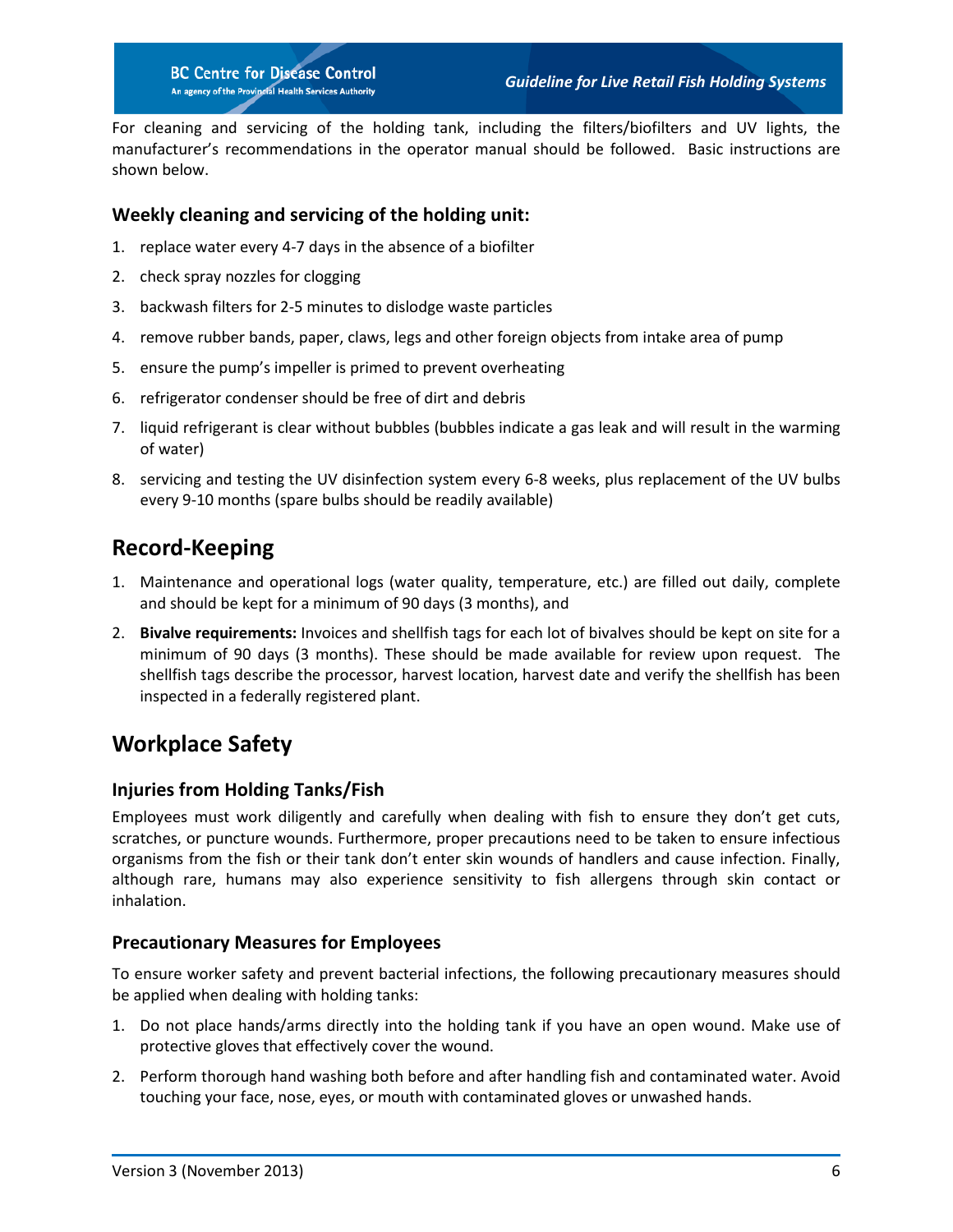- 3. If you are injured while handling fish or contaminated tank water immediately clean all abrasions and cuts with soap and water (avoid the use of antimicrobial soap).
- 4. Report accidents to the supervisor.

## <span id="page-8-0"></span>**References**

American Tilapia Association. (January 2009). Retrieved on April 6, 2009 from: <http://ag.arizona.edu/azaqua/ata.html>

Fish: Occupational Safety Information. Virginia Tech. Retrieved on April 6, 2009 from: [https://secure.hosting.vt.edu/www.acc.vt.edu/pages/training/ohs/downloads/](https://secure.hosting.vt.edu/www.acc.vt.edu/pages/training/ohs/downloads/fish.pdf)**fish**.pdf

Canadian Food Inspection Agency. (January 2003). Food Safety Facts on Bivalve Shellfish in British Columbia. Retrieved on April 08, 2009 from: <http://www.inspection.gc.ca/english/fssa/concen/specif/bivalvee.shtml>

Canadian Food Inspection Agency (August 2013). Chapter 5 – Wet storage Canadian Shellfish Sanitation program - Manual of Operations. Retrieved on October 29, 2013 [http://www.inspection.gc.ca/food/fish-and-seafood/manuals/canadian-shellfish-sanitation](http://www.inspection.gc.ca/food/fish-and-seafood/manuals/canadian-shellfish-sanitation-program/eng/1351609988326/1351610579883?chap=8)[program/eng/1351609988326/1351610579883?chap=8](http://www.inspection.gc.ca/food/fish-and-seafood/manuals/canadian-shellfish-sanitation-program/eng/1351609988326/1351610579883?chap=8)

Crab and Lobster Live Holding Systems Part III- (Filters and Instrumentations). (1990). Retrieved on April 6, 2009 from: [www.seafish.org/pdf.pl?file=seafish/Documents/datasheet\\_90\\_03\\_SF.pdf](http://www.seafish.org/pdf.pl?file=seafish/Documents/datasheet_90_03_SF.pdf)

Government of Canada. Fish Inspection Regulations Schedule 1 (October 2013).Retrieved on October 29, 2013 [http://laws-lois.justice.gc.ca/eng/regulations/C.R.C.,\\_c.\\_802/page-31.html#h-45](http://laws-lois.justice.gc.ca/eng/regulations/C.R.C.,_c._802/page-31.html#h-45) 

Lappin, Peter. J. (1986). Live Holding Systems: A Guide and Reference Manual.

Dr. Shimek. Salinity. Retrieved on April 9, 2009 from: <http://www.reefcorner.com/images/GlassHydrometer.jpg>

Tilapia brood stock. (2006). Aquaculture Production Technology Ltd. Retrieved on January 6, 2009 from: [http://www.aquaculture.co.il/Services/brood\\_stock.html](http://www.aquaculture.co.il/Services/brood_stock.html)

Lee R, Lovatelli A, Ababouch L. Bivalve depuration: fundamental and practical aspects. Rome, Italy: Food and Agriculture Organization of the United Nations; 2008.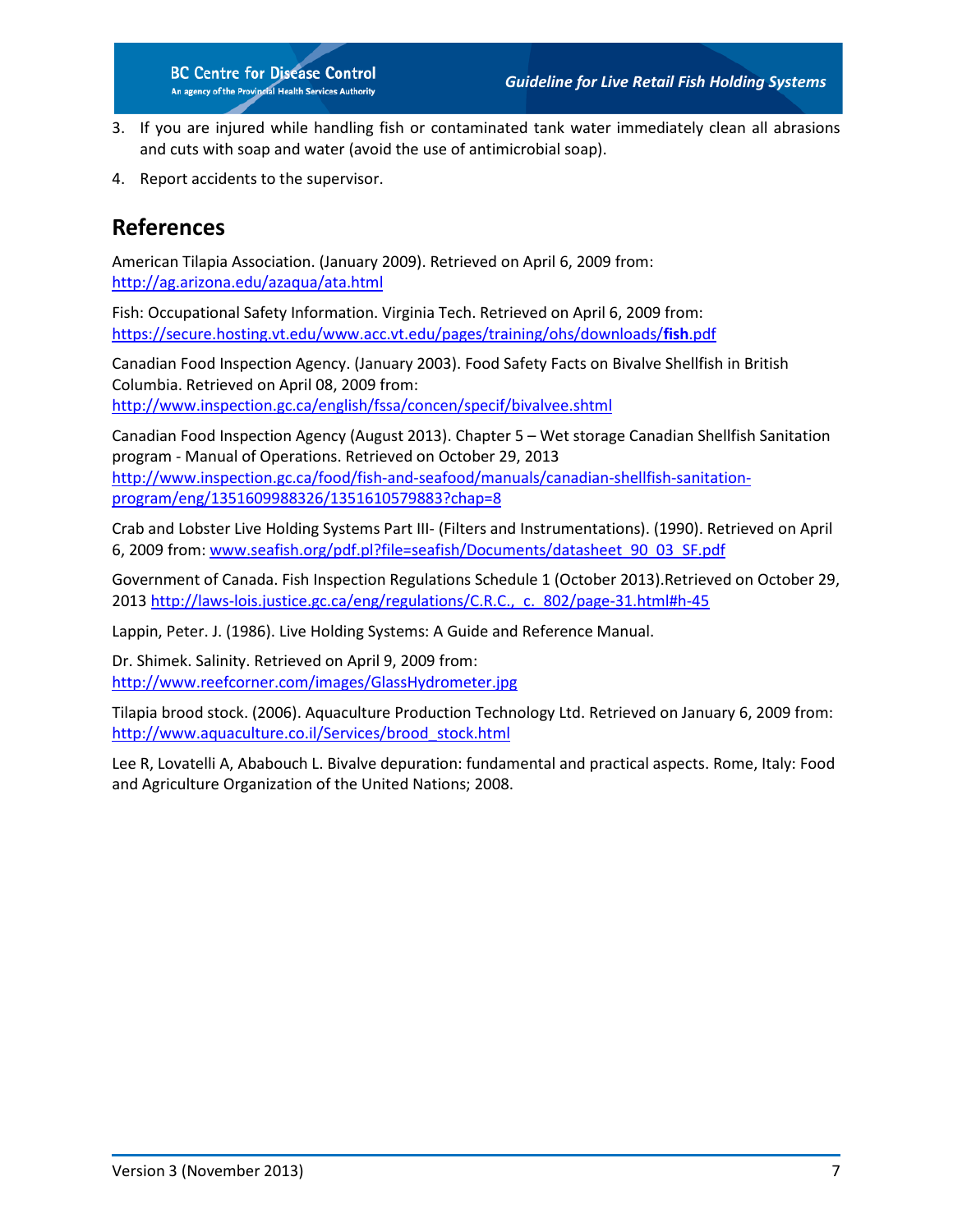## <span id="page-9-0"></span>**Appendix I: Mechanical Filters and Biofilters**

Mechanical and biofilters reduce water turbidity and must be located before the UV system.

**Mechanical filters** are used to physically trap waste particles in holding tanks for removal. There are 4 types of mechanical filters:

- 1. carbon filters
- 2. sand filters
- 3. diatomaceous earth filters
- 4. pre-filter pads

**Biofilters** are an essential component of all holding tanks that are used to detoxify soluble metabolic wastes.

The active element of biofilters is nitrifying bacteria which break down toxic ammonia into less toxic nitrites and nitrates. Nitrifying bacteria are present on the body surfaces of organisms and therefore are automatically introduced into a holding tank when products are placed into the system. The bacteria will then grow on surfaces where nutrients (ammonia/nitrites) are present. It will take 4-6 weeks for a biological filter to become fully established and reach a balance in the system. This system balance can be observed with a low ammonia concentration in the tank.

There are 3 common types of biofilters:

1. Submerged Filter: this filter is completely underwater and a constant flow of water is forced to pass through the filter. This filter type is most effective at removing ammonia.

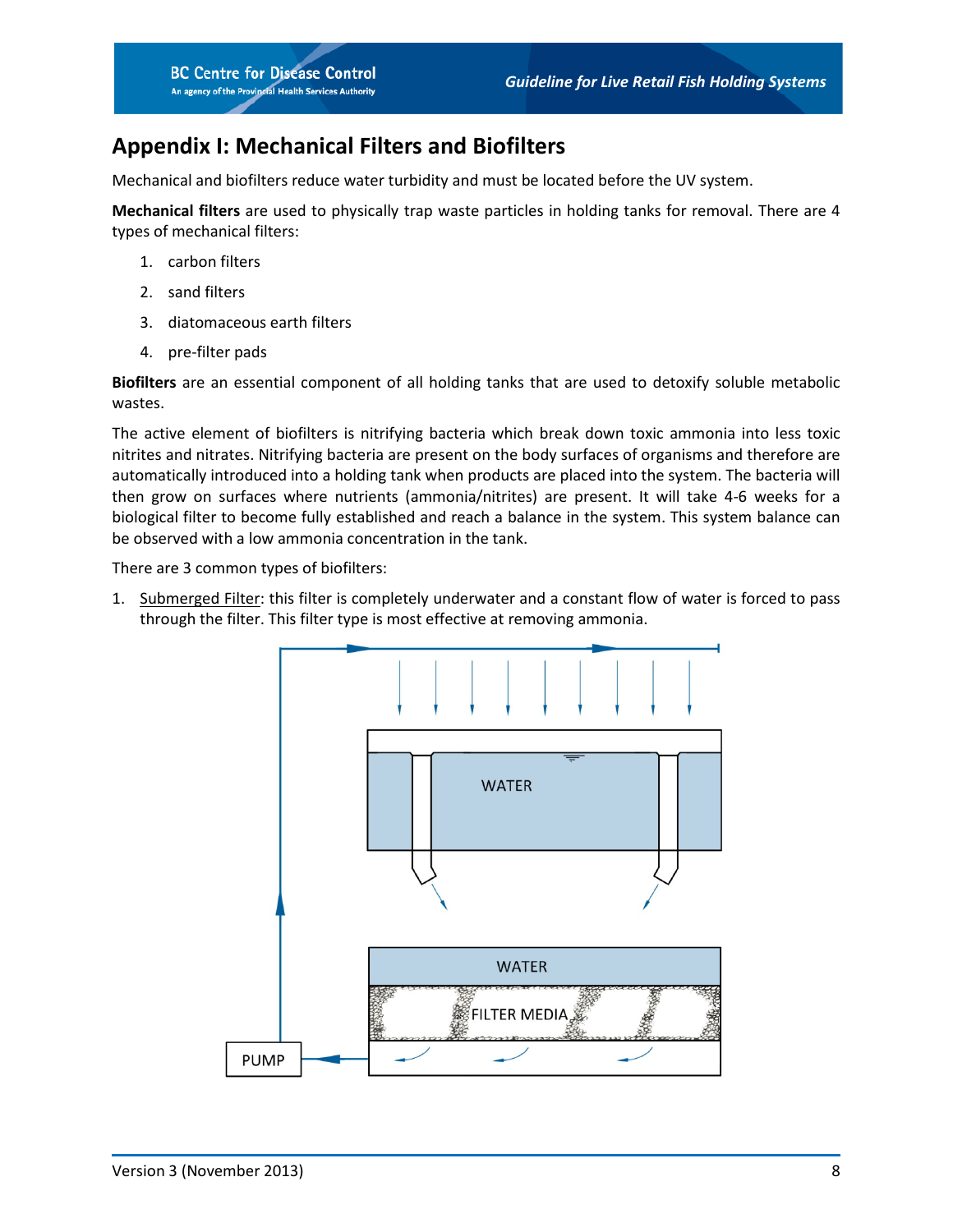**BC Centre for Disease Control** An agency of the Provincial Health Services Authority

2. Trickle Filter: this filter uses gravity to move the water through the filter. Water is sprayed on top of the boxed filter and gravity moves the water through the filter and out the perforated bottom of the box.



3. Pressurized filter: pressurized water is forced into a filter-filled vessel and then returned to the holding tank.



**Diagrams copied/modified from: Lappin, Peter. J. (1986). Live Holding Systems: A Guide and Reference Manual.**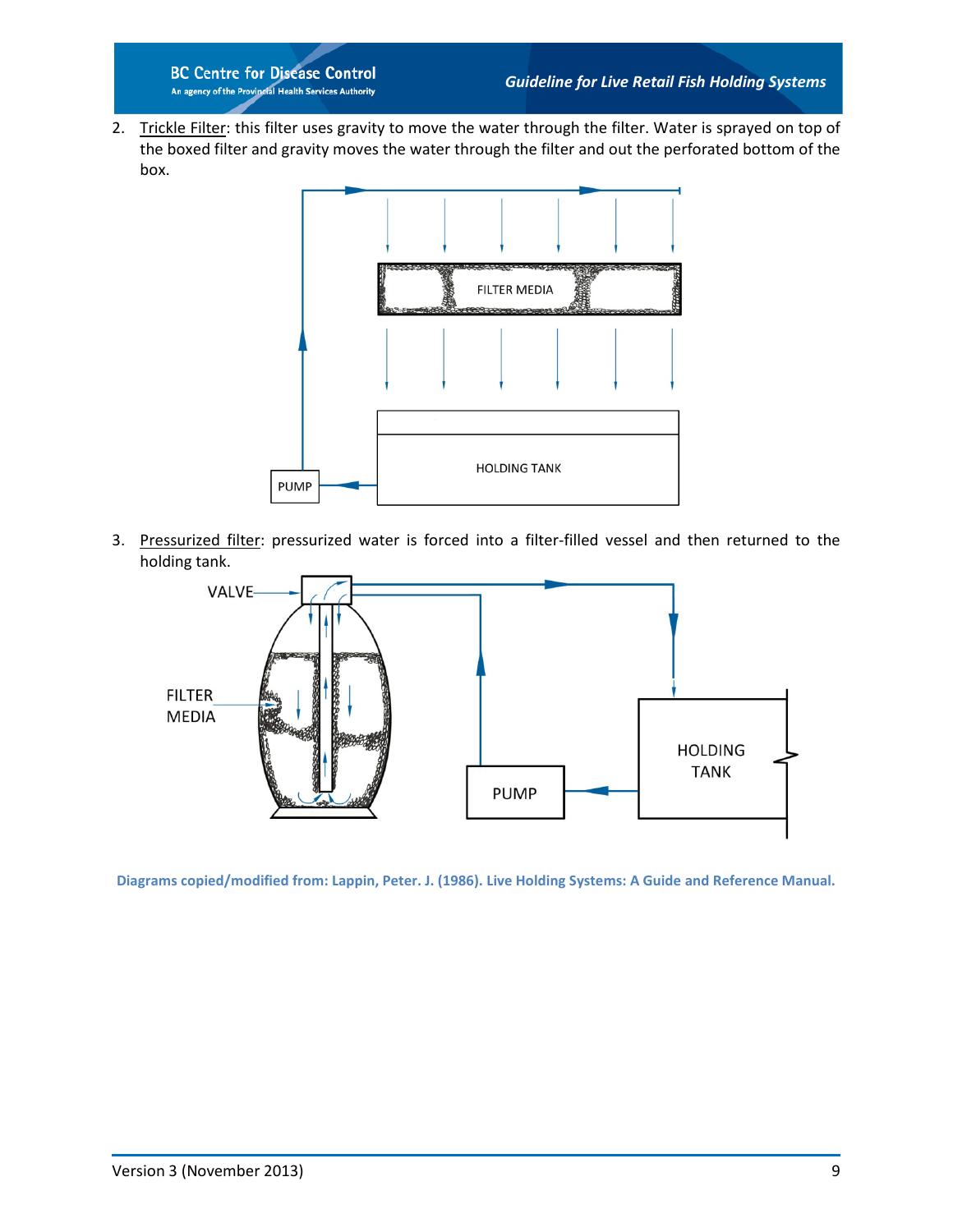# <span id="page-11-0"></span>**Appendix II: Temperature Control**

Fish and shellfish have an optimal temperature range in which they will remain alive and healthy. The temperature control system is responsible for maintaining that temperature range. In particular a refrigeration system is used to keep the temperature of the holding tank. Although most fish will survive in a cold holding tank (< $10^{\circ}$ C/50°F) some fish including tilapia and white legged shrimp require warm holding tanks (>20°C/68°F).

The refrigeration unit of the system should be monitored weekly. When servicing the unit, the condenser and sight glass need to be checked. The condenser converts the refrigerant gas into liquid. A sight glass is a transparent tube through which the level of liquid can be noted. The condenser should be free of dirt and dust. The sight glass should be checked to see if the liquid refrigerant is clear and contains no bubbles. The presence of bubbles is indicative of a gas leak in the system. Without proper corrective action, the gas leak will lead to the system's water becoming warmer.



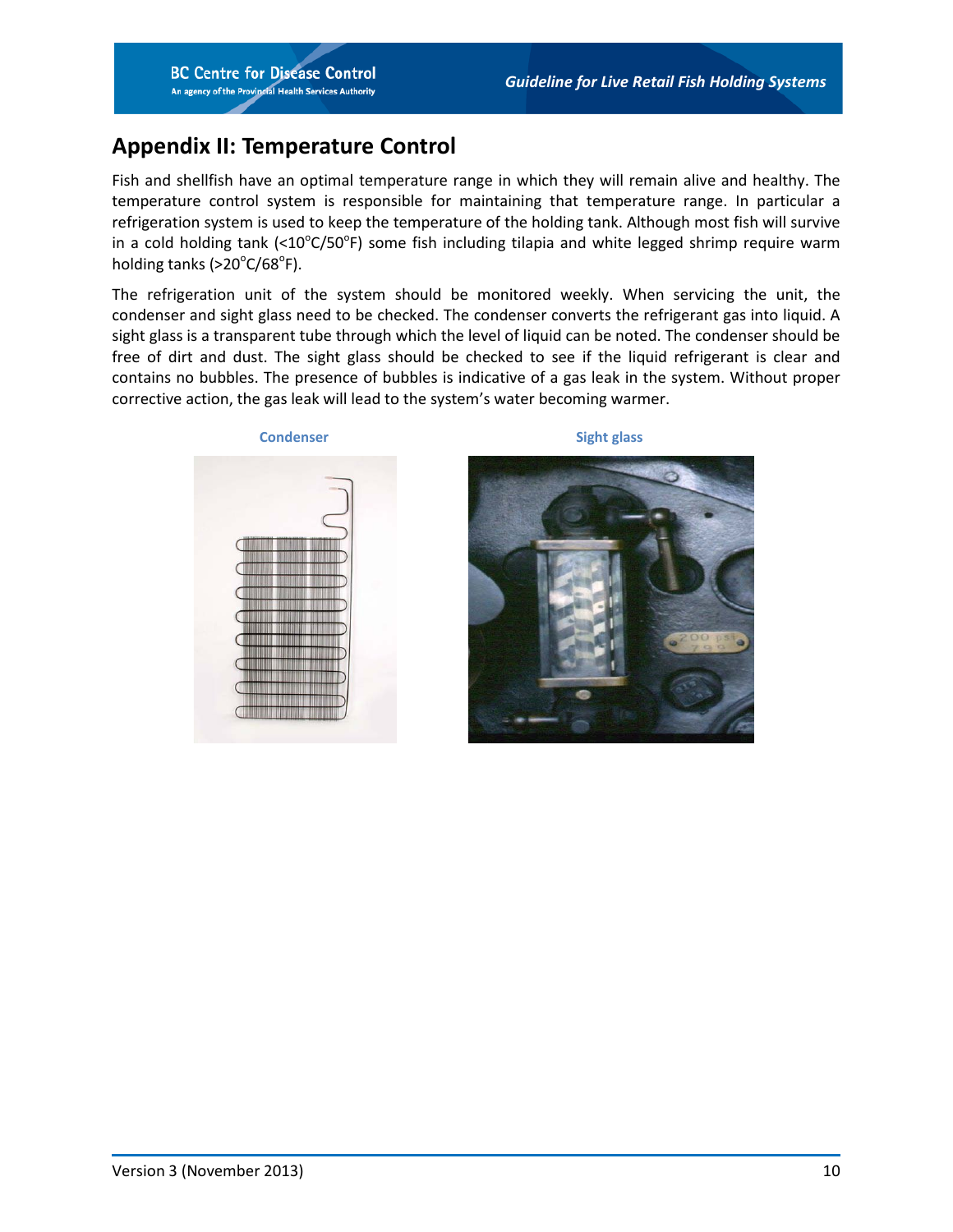# <span id="page-12-0"></span>**Appendix III: Ultraviolet (UV) Light Water Disinfection System**

## **What a UV Light System Does**

A UV-Light system functions as a disinfection unit that uses UV light, at a specific wavelength, to destroy micro-organisms. UV light is a known mutagen that targets nuclear DNA and disrupts the normal cellular processes of bacteria, viruses, and other micro-organisms. Ultimately, micro-organisms are unable to reproduce and die. The micro-organism destroying property of a UV light system is dependent on several properties:

- 1. length of exposure to UV
- 2. micro-organisms ability to withstand UV exposure
- 3. presence of particles that can protect microorganisms from UV (i.e. turbidity)

As a result, constant water circulation from the holding tank, through the UV unit, and back into the holding tank is important to ensure microorganisms are being targeted. Good water clarity improves disinfection; holding tanks should not be turbid as solid particles can shield microorganisms from the UV light. The UV system must be fully emerged in the water for correct disinfection, and it should be placed after the mechanical/biofilter system.

## **Ultraviolet (UV) Light Maintenance**

The UV system needs to be regularly maintained to ensure proper disinfection is taking place. Maintenance involves both changing the UV light unit and cleaning the UV bulb. Follow the manufacturer's instructions for your system. If none are available use the guidelines in Table 3.

<span id="page-12-1"></span>

|    | <b>Changing UV Bulb</b>                                  |         | <b>Cleaning UV Light Tank</b>                                                                                      |
|----|----------------------------------------------------------|---------|--------------------------------------------------------------------------------------------------------------------|
| 1. | Unplug unit.                                             | $1_{-}$ | Drain tank. Do not remove bio-mix.                                                                                 |
| 2. | Remove protective end caps from chamber.                 |         | 2. Mix 1/2 cup bleach with 1 gallon fresh water.                                                                   |
| 3. | Disconnect bulb-pin plugs from both end of<br>bulb.      |         | 3. Remove spray tops from riser tubes.                                                                             |
| 4. | Remove "O" rings from each end and save for<br>new bulb. |         | 4. Pour 1/2 of bleach solution (from #2) down<br>each riser tube using a funnel or container<br>with a pour spout. |
|    | 5. Remove old bulb and replace with new one.             | 5.      | Leave tank drain closed and allow solution to<br>stand in tubes for 30 minutes.                                    |
| 6. | Replace "O" rings and reconnect plugs and<br>end caps.   | 6.      | Open tank drain and flush out solution by<br>running water from hose down each riser<br>tube.                      |
| 7. | Plug in unit.                                            | 7.      | Flush system completely.                                                                                           |
| 8. | Replace bulb every 9-10 months.                          | 8.      | Clean UV light unit every 6-8 weeks.                                                                               |

#### **Table 3. Changing UV Bulbs and UV Light Units**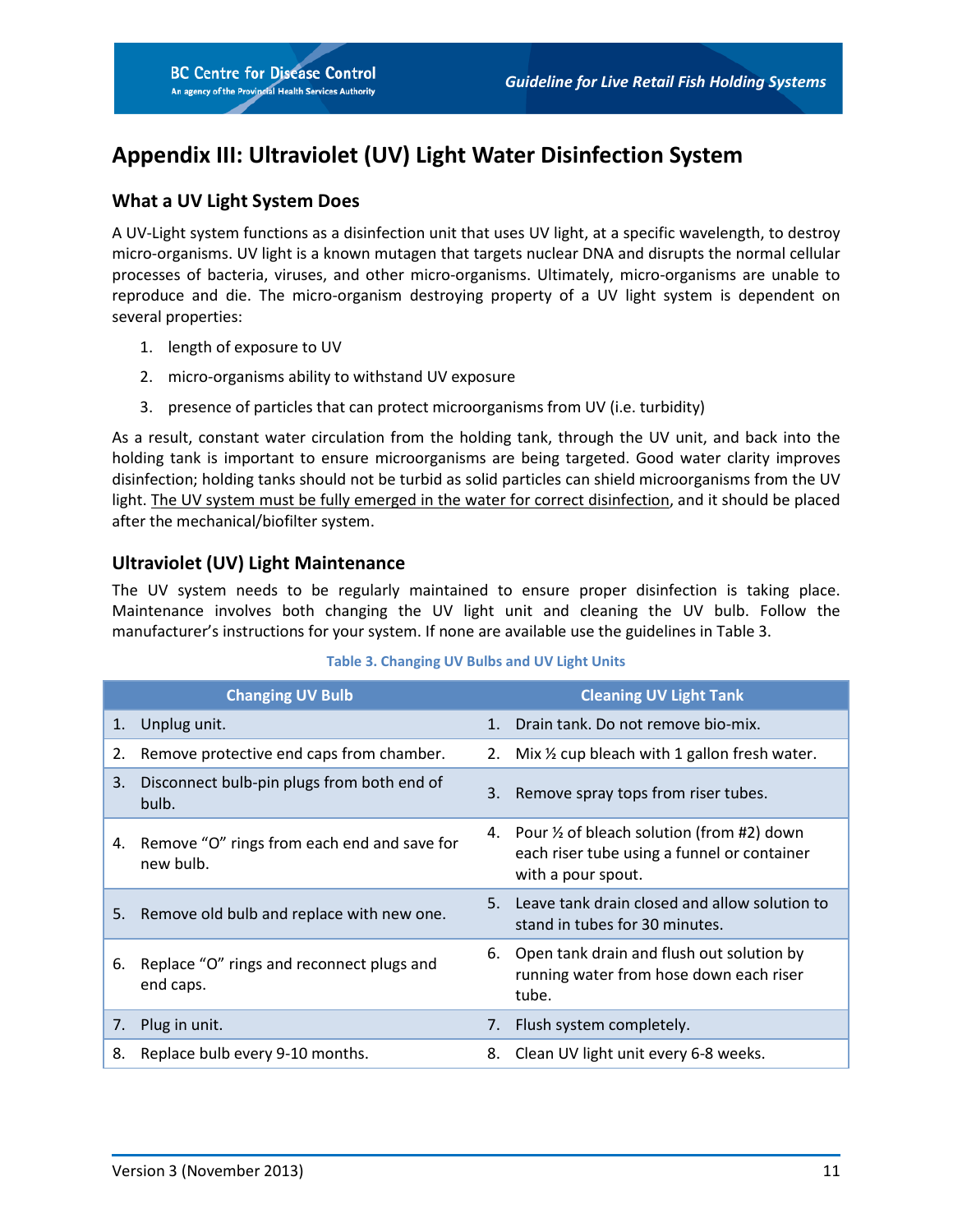# <span id="page-13-0"></span>**Appendix IV: Bivalve & Aquaculture Operator Maintenance Guidelines**

#### **Bivalves – Regulatory Requirements**

Oysters, clams and mussels in a living state should be adequately protected to remain safe, wholesome and attractive to the consumer. Federal, provincial and local health regulations usually have specific sanitary controls and record keeping requirements that are to be applied to the shellfish by all wholesalers and retailers.

In brief, these requirements usually specify that:

- 1. Shellfish are to be stored and handled so as not to become contaminated.
- 2. Storage equipment is to be properly designed, constructed, and cleaned.
- 3. Different lots should be stored separately.
- 4. Health officials should be able to trace a lot of shellfish to the original shipper and harvest area of origin.

Therefore, the maintenance guidelines should be followed to conform to federal and provincial requirements.

#### **British Columbia Programs that Monitor Shellfish Quality and Safety**

The Canadian Shellfish Sanitation Program (CSSP) classifies harvesting areas and controls the commercial and recreational harvesting and processing of shellfish for the consumer market. The CSSP is run by three (3) federal government agencies:

- Environment Canada (EC)
	- o Monitors water quality in shellfish areas
- Canadian Food Inspection Agency (CFIA)
	- o Monitors for marine toxins in shellfish areas
	- o Registers and inspects shellfish processing plants
- Fisheries and Oceans Canada (DFO)
	- o Opens and closed harvest areas
	- o Prohibits shellfish harvesting when unsafe

*Section 54* of the *BC Fish Inspection Regulations* requires that all commercially harvested bivalves are processed at a federally registered fish plant prior to their sale. All companies and individuals throughout the distribution system, including retailers and restaurateurs, have a responsibility to ensure that only legally processed shellfish are used in their operation. Shellfish are processed and inspected to check for toxins and check that shellfish are harvested from approved areas. Bivalve shellfish tags are required to be kept for one year by all businesses purchasing bivalve shellfish.

Bivalves shucked in BC are sold in containers that are identified with the product name, net contents of the container, registered processor distributor name, registration number of the processor, positively sealed, and best before date. It is also a requirement under the *BC Fish Inspection Regulations* that these containers are sold intact and are not displayed for bulk sales.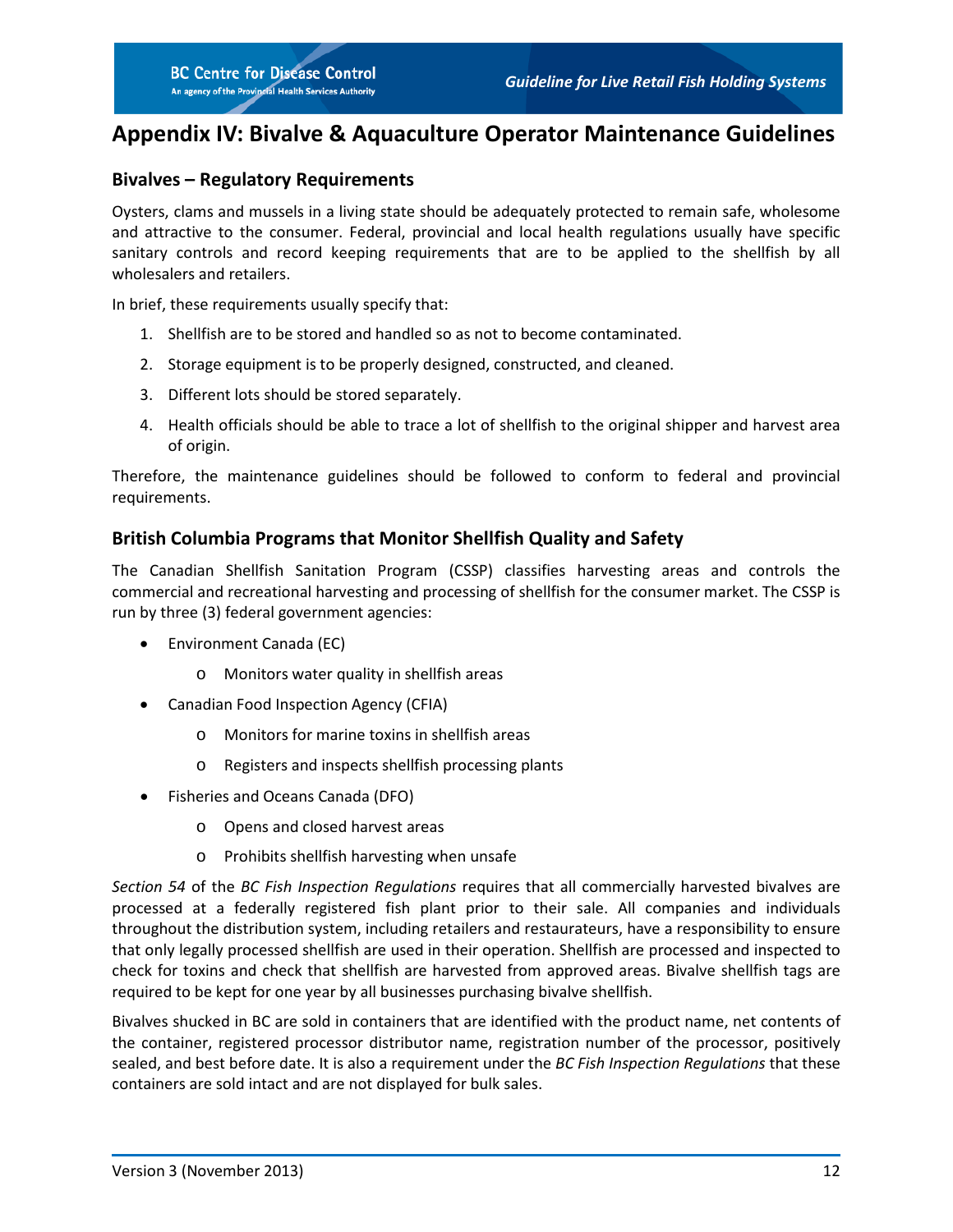**BC Centre for Disease Control** An agency of the Provincial Health Services Authority

When packaged in retail containers, bivalves sold in the shell require an identification tag on each container that includes the following information: harvest area, best before date or date of harvest, registration number of the processor, registered processor or distributor name and address type and quantity of shellfish. This information must remain with the product as it is distributed throughout the wholesale and retail system. Tag identification is the most evident safety verification available to the retailer or restaurant operator. If a sack of shellfish is broken into smaller quantities at the distributor a new tag with the same information must be affixed to each container.

Harvesting of bivalve shellfish from closed areas is a serious contravention of Federal and Provincial regulations, and could pose a serious health risk, including death, to consumers. The potential liabilities for those selling illegally harvested bivalves, far overrides the immediate financial gains that may be had.

#### **Bivalves –Tank Maintenance and Cleaning Requirements**

- 1. Cull out dead, cracked and weak bivalves daily.
- 2. Before adding new bivalves to the retail live holding system, make sure they are cleaned thoroughly and that you cull out dead, cracked and weak bivalves.
- 3. If the tank is ever used for crab, lobster, etc., then it should be sanitized before bivalves can be added. Do not comingle species. To sanitize the tank, follow the instructions for cleaning the UV light (Appendix II.). At the end of the 30 minute soaking period, do not open the drain. Fill tank to normal operating level with fresh water and turn system on for 30 minutes. After 30 minutes, turn system off and thoroughly flush out tubes, bio-mix, and tank sides. Make sure all bleach smell is gone before adding the bivalves.
- 4. Never mix lots of bivalves, which come from different shipping containers and are marked with different shipping tags. If bivalves are added to a tank which already has the same species, then the two lots should be kept separated with a non-absorbent, easily cleaned divider or by the use of nontoxic, single use mesh bags (these requirements are designed to facilitate trace back on a food poisoning and/or food recall).

#### **Bivalve Recommendations**

• Shellfish should only be purchased from reputable distributors who are established in the seafood business. Shellstock must never be received unless accompanied with a fully completed tag or other reliable evidence that they have been processed at a federal plant.

#### *Tag information must be retained for a minimum of 90 days (3 months)*

- During transportation, storage, and display, bivalves must be protected from contamination and maintained at refrigerated temperatures. Product must be checked for identification and obvious abuses when received. Suspect product must not be accepted.
- Purchase BC shucked bivalves only in fully labelled containers.
- When *Live Holding Tanks* are used to store or display bivalves, they should be designed, constructed, and maintained such that the water quality will not cause product contamination. Use of refrigerated water, effective filters, water disinfection devices, and avoid mixing with other species of fish are all important safety controls.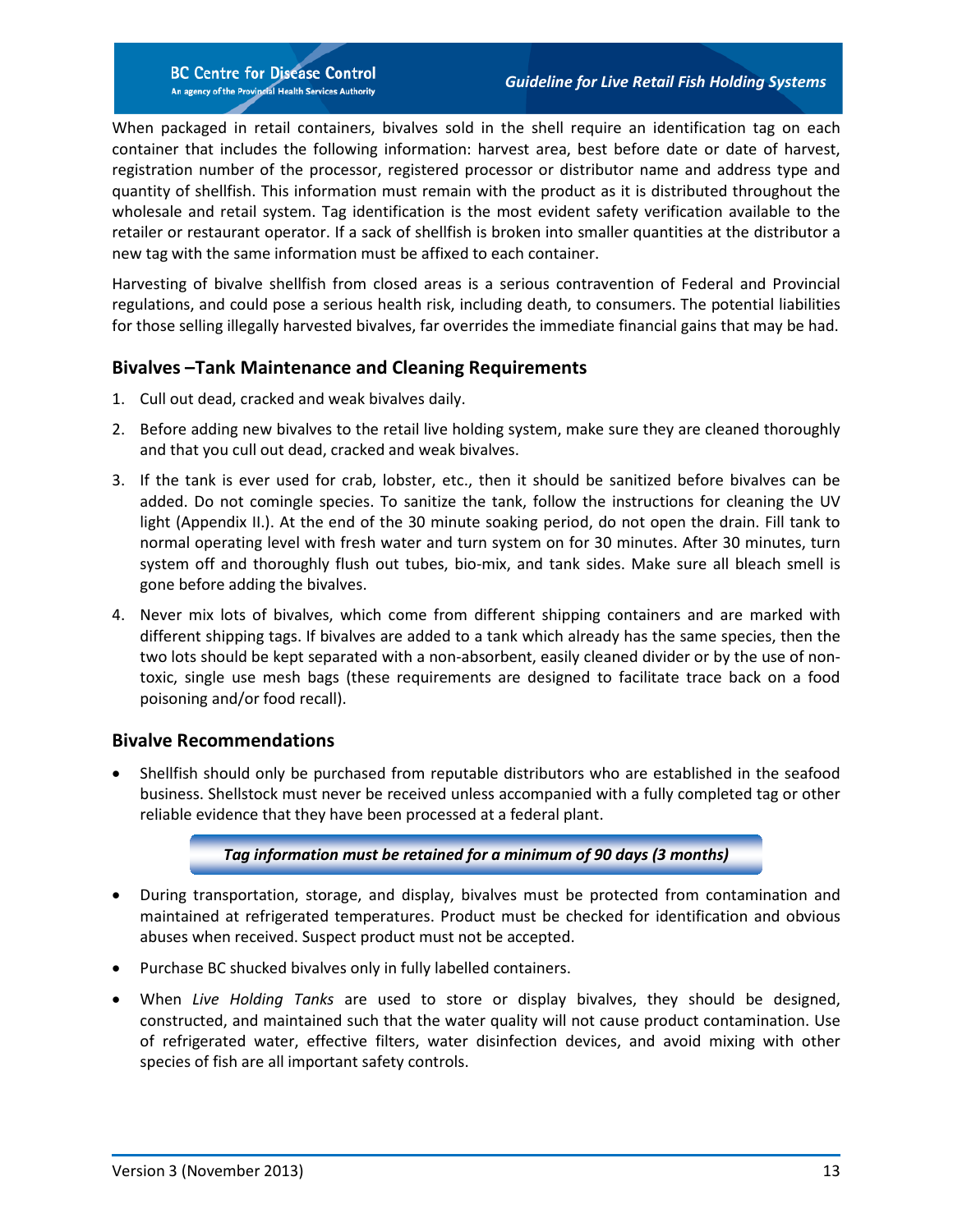### **Aquacultured Tilapia and White Legged Shrimp**

Aquaculture products, such as tilapia and white legged shrimp, will need to be placed in tanks separate from other organisms. Both tilapia and white legged shrimp have temperature and salinity requirements that differ from other products. Specifically, tilapia has an optimal temperature range of 25-30°C (77- 86°F) (and temperatures below 10°C (50°F) can be lethal. Furthermore, most species of tilapia can be grown in brackish waters, with salinity close to seawater levels. White legged shrimp also grow best in brackish high temperature waters, >20°C (68°F).

Land-grown aquaculture products are grown in filtered sterilized water in a disease free environment. For this reason, only use artificially prepared sea water. Do not dilute or substitute ocean water. Aquaculture products may not have resistance to any normally occurring fish diseases, so mixing them with other species or ocean water may cause disease in the fish.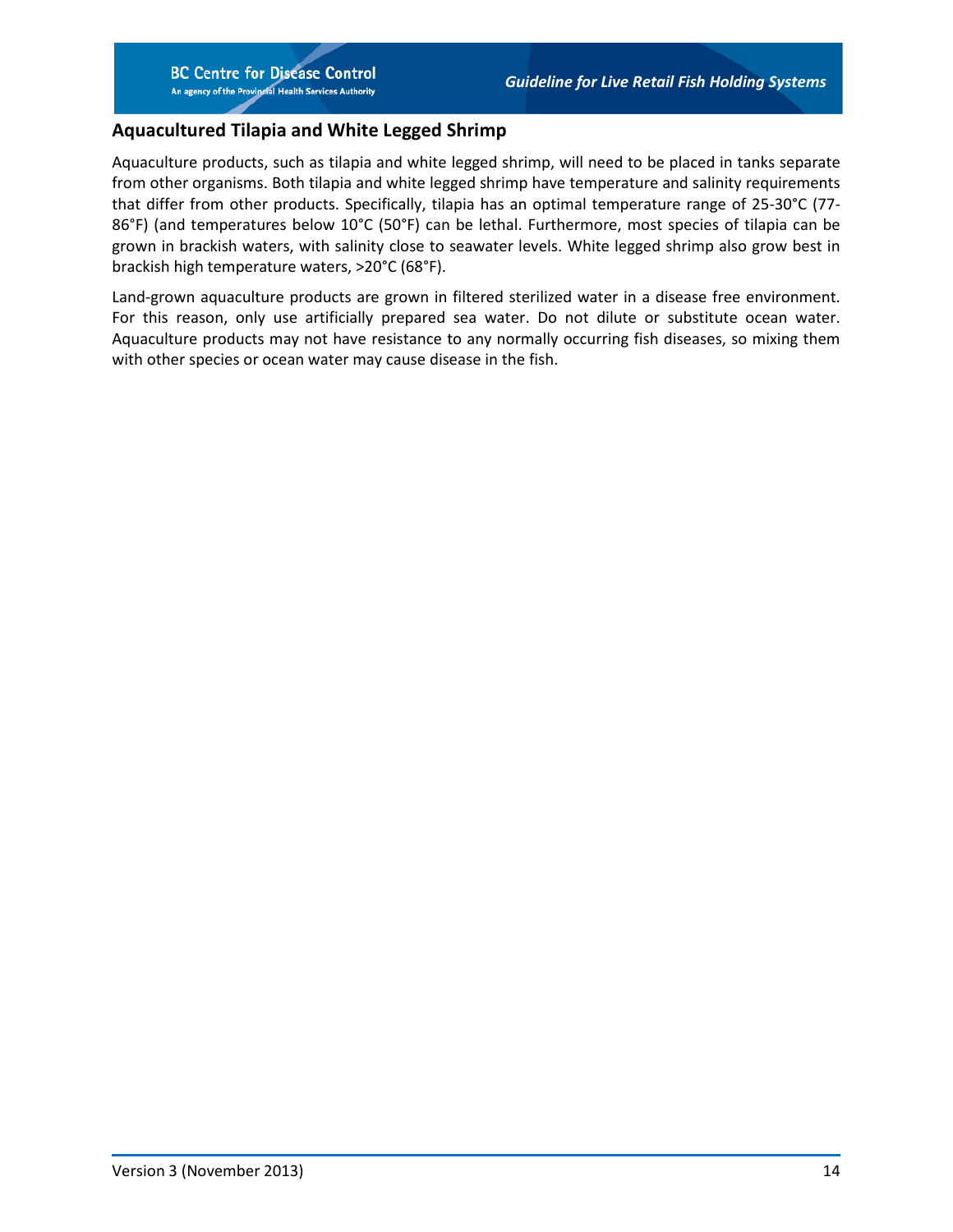## <span id="page-16-0"></span>**Appendix V: Commercial Suppliers of Marine Water: Requirements**

Marine water used in retail live fish holding systems must be able to meet certain chemical and microbiological requirements. The operator of a food premise may be required to provide periodic testing results from commercial suppliers to demonstrate that the water in their retail tanks meet these requirements to their local Health Authority. Similarly, commercial suppliers of marine water (to food premises), may also be required to provide periodic testing results to ensure they meet standards to their local Health Authority, and in some cases to the Canadian Food Inspection Agency. Commercial suppliers of marine water should also be able to provide a safety plan that describes where water will be collected, treatment of water (if any) and description of plans to ensure the water is free from harmful materials.

Potential hazards associated with marine water are site dependent. While naturally occurring bacteriological hazards (such as *Vibrio* spp.) and marine biotoxins from algal blooms (such as saxitoxin and paralytic shellfish poisoning) can occur at any time, other hazards from sewage, run-off, heavy metals and pollutants may be localized. These hazards may include *Metals & Chemicals* ammonia, arsenic, barium, cadmium, chromium, copper, iron, lead, nickel *Persistent Organic Pollutants* chlorophenols, chlorine-produced oxidants, phenols, styrene, tributylin *Water Quality* dissolved oxygen, suspended solids turbidity *Bacteria and Viruses* hepatitis A, norovirus, *Salmonella* (from sewage sources).

Drawing water from the marine environment also has environmental impacts, subject to oversight by different agencies. If water is drawn from an area under the purview of the Port Authority, authorization from that agency is required. Intakes should be designed to not harm fish or habitat. Authorization from the Department of Fisheries and Oceans can be sought, but is not necessary. It is recommended that businesses get a review of their proposal from an environmental consultant company if they have concerns. However, be aware that if fish or habitat is destroyed, penalties could be levied under the federal *Fisheries Act*.

## **The following general requirements will apply to marine water being harvested for commercial purposes that does not receive further treatment.**

- Provide a drawing or map showing the exact site where water will be drawn. Include in the drawing any docks, sewage or storm-water outfalls or any industrial sites near the water intake.
- Water drawn from the marine environment can be a source of contamination for fish, shellfish or crustaceans stored in live tanks. Water must be drawn from appropriate locations to ensure it is not contaminated with chemicals, marine biotoxins, bacteria or viruses. In lieu of other means of verifying water quality, the classification and status of shellfish harvest areas described in the Canadian Shellfish Sanitation Program (CSSP) can be used. Marine waters without further treatment should be drawn from approved and open harvest areas as per the CSSP. Consult this web-page for detailed information Chapter 5 - wet storage.

[http://www.inspection.gc.ca/food/fish-and-seafood/manuals/canadian-shellfish-sanitation](http://www.inspection.gc.ca/food/fish-and-seafood/manuals/canadian-shellfish-sanitation-program/eng/1351609988326/1351610579883?chap=8)[program/eng/1351609988326/1351610579883?chap=8.](http://www.inspection.gc.ca/food/fish-and-seafood/manuals/canadian-shellfish-sanitation-program/eng/1351609988326/1351610579883?chap=8)

• To check whether the water is an open harvest area, consult the Department of Fisheries and Oceans(DFO) web-site *each time water is collected* at: [http://www.pac.dfo-mpo.gc.ca/fm-gp/contamination/biotox/index-eng.html.](http://www.pac.dfo-mpo.gc.ca/fm-gp/contamination/biotox/index-eng.html)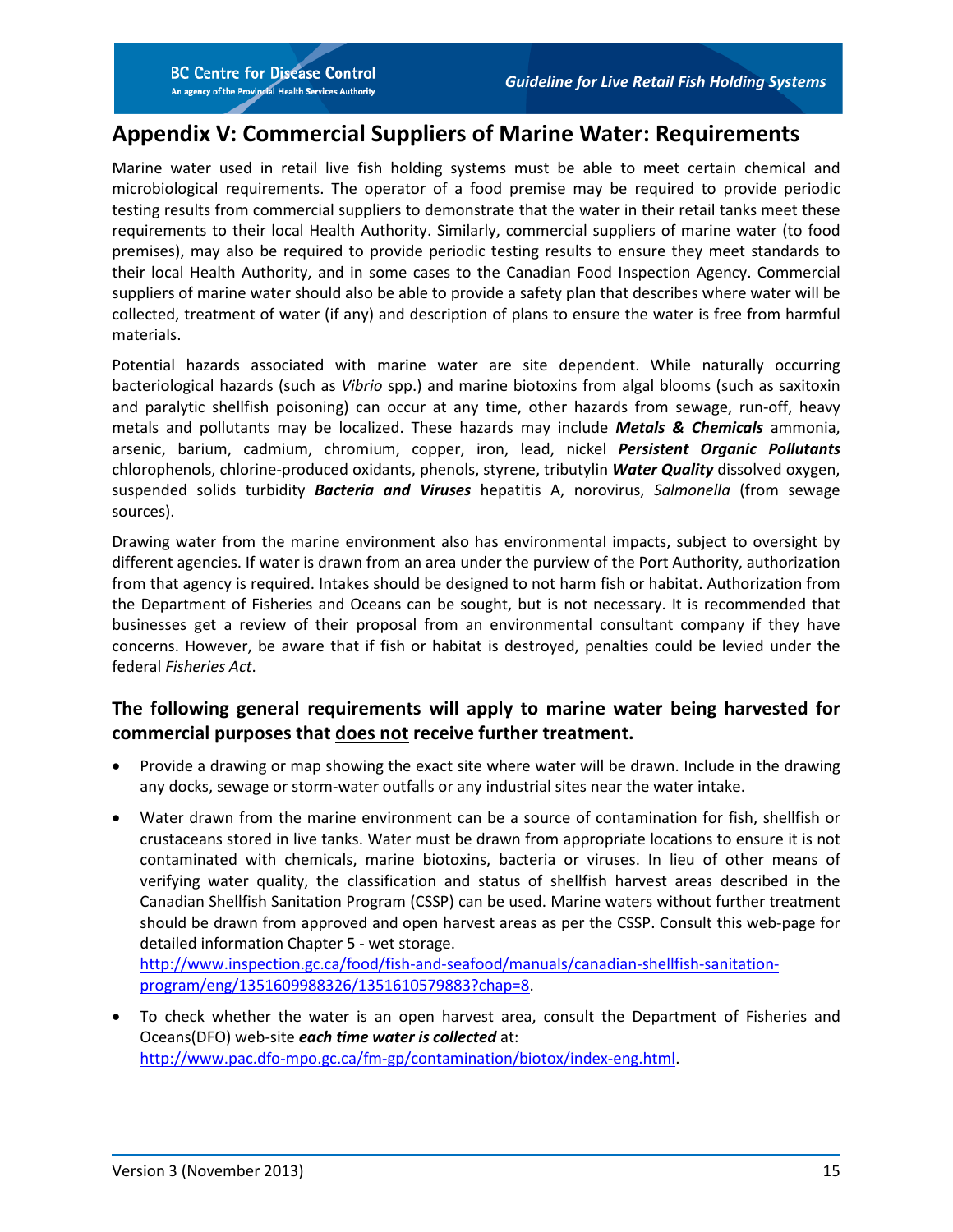**BC Centre for Disease Control** An agency of the Provincial Health Services Authority

- Include in the safety plan a description of how the DFO web-site will be checked each time water is drawn. For food premises or commercial operations equipped with flow-through water systems, daily checks of the DFO web-site will be required. Marine biotoxins can develop rapidly in the event of algal blooms, and the premise must be equipped to shut off the water supply and provide an alternate water source.
- There must be a water intake shut-off valve to control water flow into the premise.
- Marine water without further treatment **must not** be taken from an area subject to contamination, i.e. sewer/storm drain outfalls, industrial areas, docks and wharves. The water intake **must not** be placed within a 300 metre radius from outfall pipes and within a 125 m radius of any docks or wharves.

## **The following general requirements will apply to marine water being harvested for commercial purposes that does receive further treatment.**

- Provide a drawing or map showing the exact site where water will be drawn. Include in the drawing any sewage or storm-water outfalls or any industrial sites near the water intake.
- Provide a safety plan describing the water treatment (sand filtration, settling, UV disinfection etc.).
- Provide water testing results that verify finished water has a bacteriological count of 2 coliform/100 ml or less, and turbidity of 20 NTU or less.
- Provide evidence that water surveys from your site are not impacted by any metals, chemicals, persistent organic pollutants or other harmful substances. If no surveys have been done in your area, you may be required to provide testing results. In the absence of any other standard, water quality should meet the Canadian Drinking Water Guidelines.
- Marine waters provided to CFIA federally registered establishments will be required to comply with CSSP guidelines Chapter 5 - wet storage. [http://www.inspection.gc.ca/food/fish-and-seafood/manuals/canadian-shellfish-sanitation](http://www.inspection.gc.ca/food/fish-and-seafood/manuals/canadian-shellfish-sanitation-program/eng/1351609988326/1351610579883?chap=8)[program/eng/1351609988326/1351610579883?chap=8.](http://www.inspection.gc.ca/food/fish-and-seafood/manuals/canadian-shellfish-sanitation-program/eng/1351609988326/1351610579883?chap=8)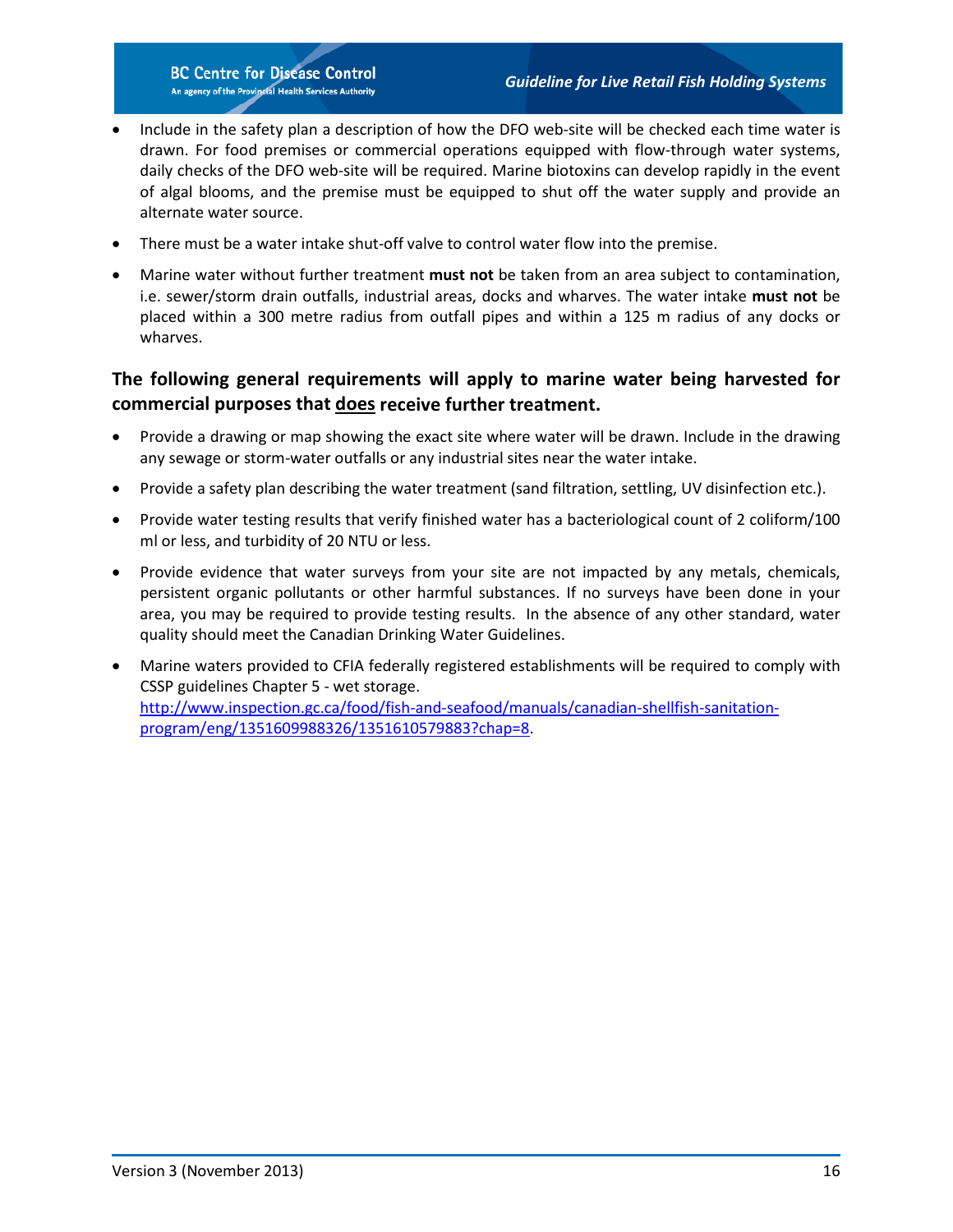# <span id="page-18-0"></span>**Appendix VI: General Maintenance Guidelines**

#### **Maintenance Log**

One of the melded panels on the system's base should contain a summary of maintenance instructions as well as a maintenance log. The log allows you to keep track of the frequency of critical maintenance procedures. The log should be filled out regularly.

#### **Dividers**

Removable dividers used in the tank to keep different lots of bivalves or different fish species separated should be smooth, non-absorbent, and easily cleaned and sanitized. Dividers, left in the system should be washed, rinsed, and sanitized every time the system is cleaned.

#### **Cleaning Tank Interior**

It is important that the tank interior be kept free of algae and slime build-up. To prevent this build-up, the tank interior should be wiped down with a clean rag or towel every time you clean the filter bed (at least once a week).

#### **Instrumentation**

It is important that the water in holding tanks mimic the natural habitat of products to prevent organism death and stress. Both simple and complex instruments are used to measure certain parameters of water to ensure it is within acceptable range.

Hydrometer: used to indirectly measure salinity. The basic principal behind a hydrometer is that that a higher concentration of dissolved salts in water results in denser water causing an object floating on top to displace less water and rise higher. A hydrometer is usually a glass tube with gradient markings. The device is then floated in the water and the level of water is measured off the gradations.

The level of salinity can be adjusted by changing the amount of salt in the solution. To lower the salinity, some of the saltwater can be replaced by freshwater. To increase the salinity, salt can be pre-dissolved and added to the holding tank.



[http://www.kwaree.com/blog/wp](http://www.kwaree.com/blog/wp-content/uploads/2008/02/hydrometer.JPG)[content/uploads/2008/02/hydrometer.JPG](http://www.kwaree.com/blog/wp-content/uploads/2008/02/hydrometer.JPG)



[http://www.reefcorner.com/images/GlassH](http://www.reefcorner.com/images/GlassHydrometer.jpg) [ydrometer.jpg](http://www.reefcorner.com/images/GlassHydrometer.jpg)

Thermometer: used to measure temperature. The thermometer should have a range of 0°C to 30°C (32°F-86°F). Mercury thermometers should be avoided as they may contaminate the system. Electronic digital thermometers are very accurate and robust.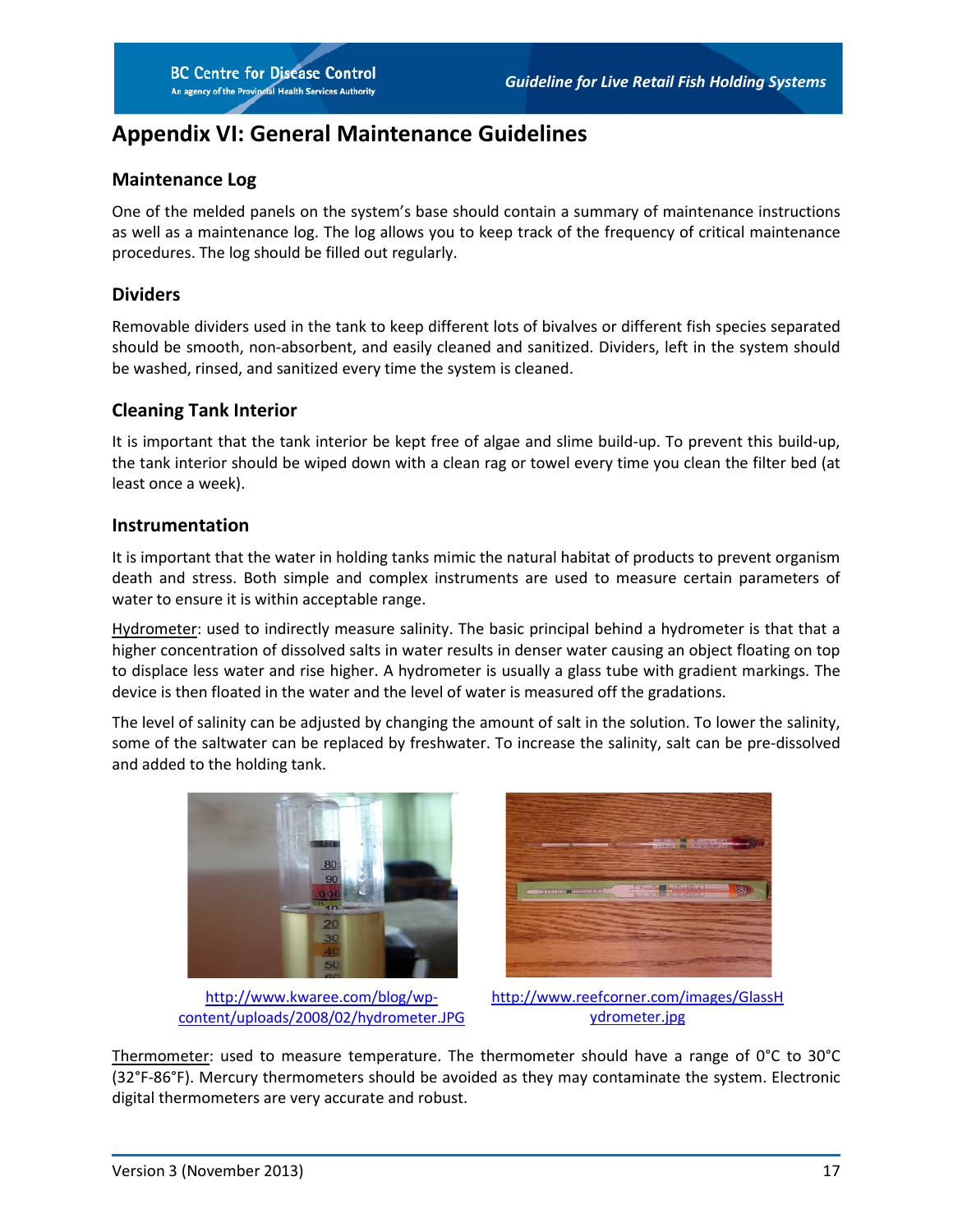pH Test Paper/ pH Liquid Kits: used to measure pH. These techniques depend on either a paper or liquid mix change in color. The color change is compared then compared to a standard chart. It is ideal to keep the pH near 7 to neutralize the toxic effects of ammonia.

Ammonia Test Kits: used to measure the ammonia levels. Tablets are added to a sample of water and the color change is matched to a standardized chart. Note: Water samples can also be sent to an accredited lab for analysis.

<span id="page-19-0"></span>

| <b>Problem</b>                       | <b>Potential Cause</b>                                                                                                                                                                                                    | <b>Corrective Action</b>                                                                                                                                                                                                                      |
|--------------------------------------|---------------------------------------------------------------------------------------------------------------------------------------------------------------------------------------------------------------------------|-----------------------------------------------------------------------------------------------------------------------------------------------------------------------------------------------------------------------------------------------|
| Foam                                 | Build-up of organic products and<br>other material in the tank water<br>Bleeding of an aquatic animal into<br>the water                                                                                                   | Remove foam by scraping off surface with<br>fine mesh screen or siphon and vacuum<br>Look for cause<br>Remove injured animals and check for<br>missing body parts (i.e., fins, legs, cracked or<br>broken shells)                             |
| <b>Ammonia Smell</b><br>- Foul Odour | Organics have built up to a level<br>that anaerobic bacteria have<br>started to digest the matter                                                                                                                         | Clean tank<br><b>Clean filters</b><br>Remove organic solvents<br>Change the water<br>Check the UV light                                                                                                                                       |
| <b>Algae</b>                         | Normal when tanks are in areas of<br>natural light                                                                                                                                                                        | Clean algae off with a clean soft cloth<br>Rinsing shellfish thoroughly with cold running<br>water will remove the algae spores form<br>their bodies<br>Do not use chemicals to remove the algae<br>from tanks when animals are in the tanks. |
| Cloudy/Yellow<br><b>Hazy Water</b>   | Build-up of organic proteins (will<br>lead to foaming)                                                                                                                                                                    | Change the filter's activated carbon unit<br>Check for damaged, or sick animals<br>Check for clogged filter units or clogged air<br>stores<br>Install a properly designed filter system, if<br>one is not in place                            |
| <b>High Mortality</b>                | Animals damaged or suffering from<br>shock during transportation or<br>transfer to tanks<br>Toxic substance added to tank<br>(e.g., cleaning chemicals, insect<br>spray, non-food grade glues, non-<br>approved algicides | Remove animals<br>Clean tank if necessary                                                                                                                                                                                                     |

#### **Table 4.Tank Maintenance Troubleshooting Tips**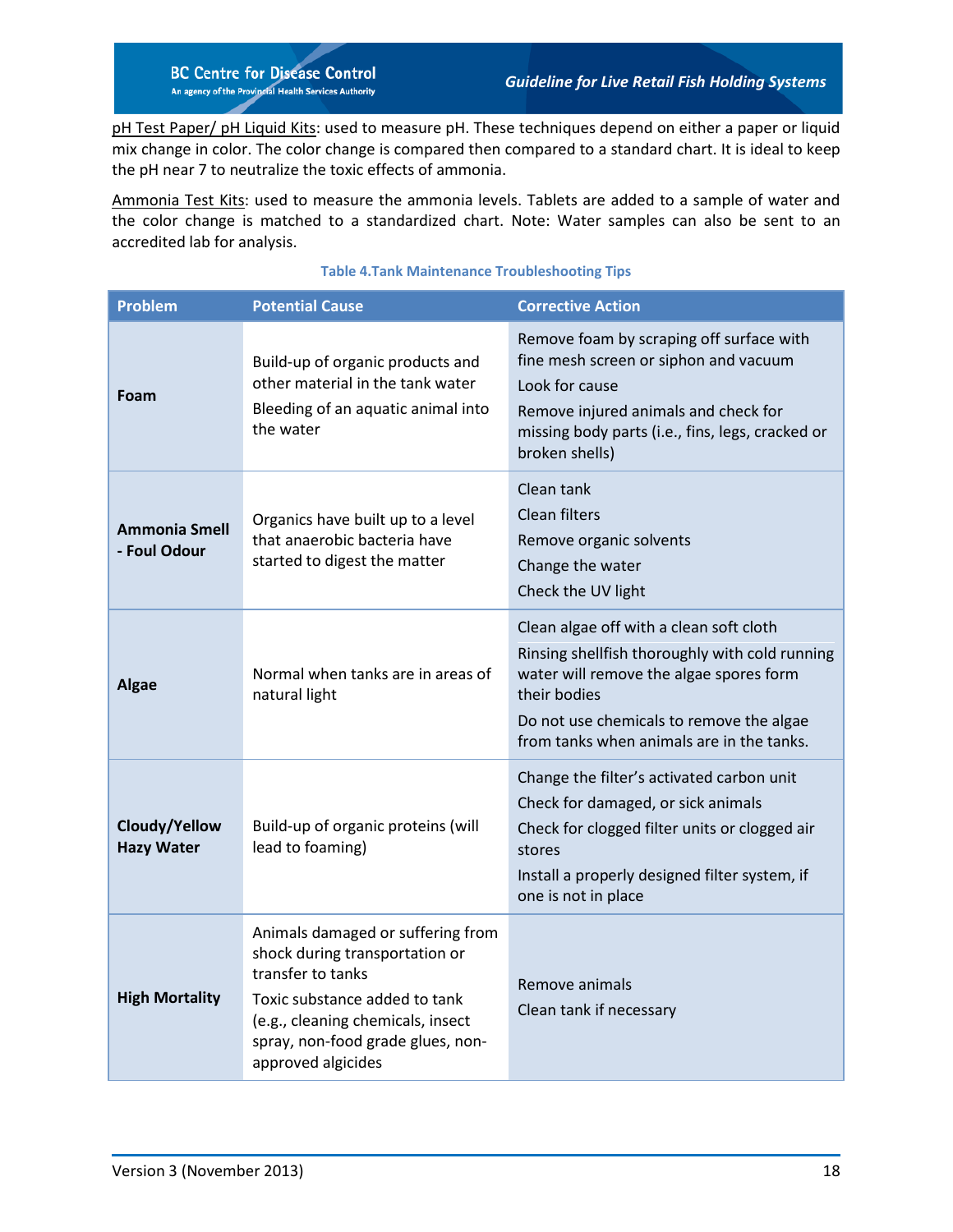# <span id="page-20-0"></span>**Appendix VII: Live Fish Holding Tanks Checklist**

Week of <u>\_\_\_\_\_\_\_\_\_\_\_\_\_\_\_\_\_\_\_\_\_\_\_\_</u> to

## **Daily Checks**

#### *Temperature for Warm Holding Tanks: should be greater than20°C (68°F)*

|                  | Sunday | Monday | Tuesday | Wednesday | Thursday | Friday | Saturday |
|------------------|--------|--------|---------|-----------|----------|--------|----------|
| $26.0^{\circ}$ C |        |        |         |           |          |        |          |
| $25.0^{\circ}$ C |        |        |         |           |          |        |          |
| $24.0^{\circ}$ C |        |        |         |           |          |        |          |
| $23.0^{\circ}$ C |        |        |         |           |          |        |          |
| $22.0^{\circ}$ C |        |        |         |           |          |        |          |
| $21.0^{\circ}$ C |        |        |         |           |          |        |          |
| $20.0^{\circ}$ C |        |        |         |           |          |        |          |
| $19.0^{\circ}$ C |        |        |         |           |          |        |          |

#### *Temperature for Cold Holding Tanks: should be less than 10°C (50°F)*

|                  | Sunday | Monday | Tuesday | Wednesday | Thursday | Friday | Saturday |
|------------------|--------|--------|---------|-----------|----------|--------|----------|
| $13.0^{\circ}$ C |        |        |         |           |          |        |          |
| $12.0^{\circ}$ C |        |        |         |           |          |        |          |
| $11.0^{\circ}$ C |        |        |         |           |          |        |          |
| $10.0^{\circ}$ C |        |        |         |           |          |        |          |
| $9.0^{\circ}$ C  |        |        |         |           |          |        |          |
| $8.0^{\circ}$ C  |        |        |         |           |          |        |          |

## *Specific Gravity for Cold Holding Tanks: should be between 1.024-1.029*

|       | Sunday | Monday | Tuesday | Wednesday | Thursday | Friday | Saturday |
|-------|--------|--------|---------|-----------|----------|--------|----------|
| 1.030 |        |        |         |           |          |        |          |
| 1.029 |        |        |         |           |          |        |          |
| 1.028 |        |        |         |           |          |        |          |
| 1.027 |        |        |         |           |          |        |          |
| 1.026 |        |        |         |           |          |        |          |
| 1.025 |        |        |         |           |          |        |          |
| 1.024 |        |        |         |           |          |        |          |
| 1.023 |        |        |         |           |          |        |          |

#### *Specific Gravity for Warm Holding Tanks: should be at 1.003 to 1.005*

|       | Sunday | Monday | Tuesday | Wednesday | Thursday | Friday | Saturday |
|-------|--------|--------|---------|-----------|----------|--------|----------|
| 1.006 |        |        |         |           |          |        |          |
| 1.005 |        |        |         |           |          |        |          |
| 1.004 |        |        |         |           |          |        |          |
| 1.003 |        |        |         |           |          |        |          |
| 1.002 |        |        |         |           |          |        |          |

## **Weekly Checks**

| <b>Turbidity Level</b> |       | Yes | No |
|------------------------|-------|-----|----|
| Ammonia Level          | Foam  |     |    |
| pH Level               | Algae |     |    |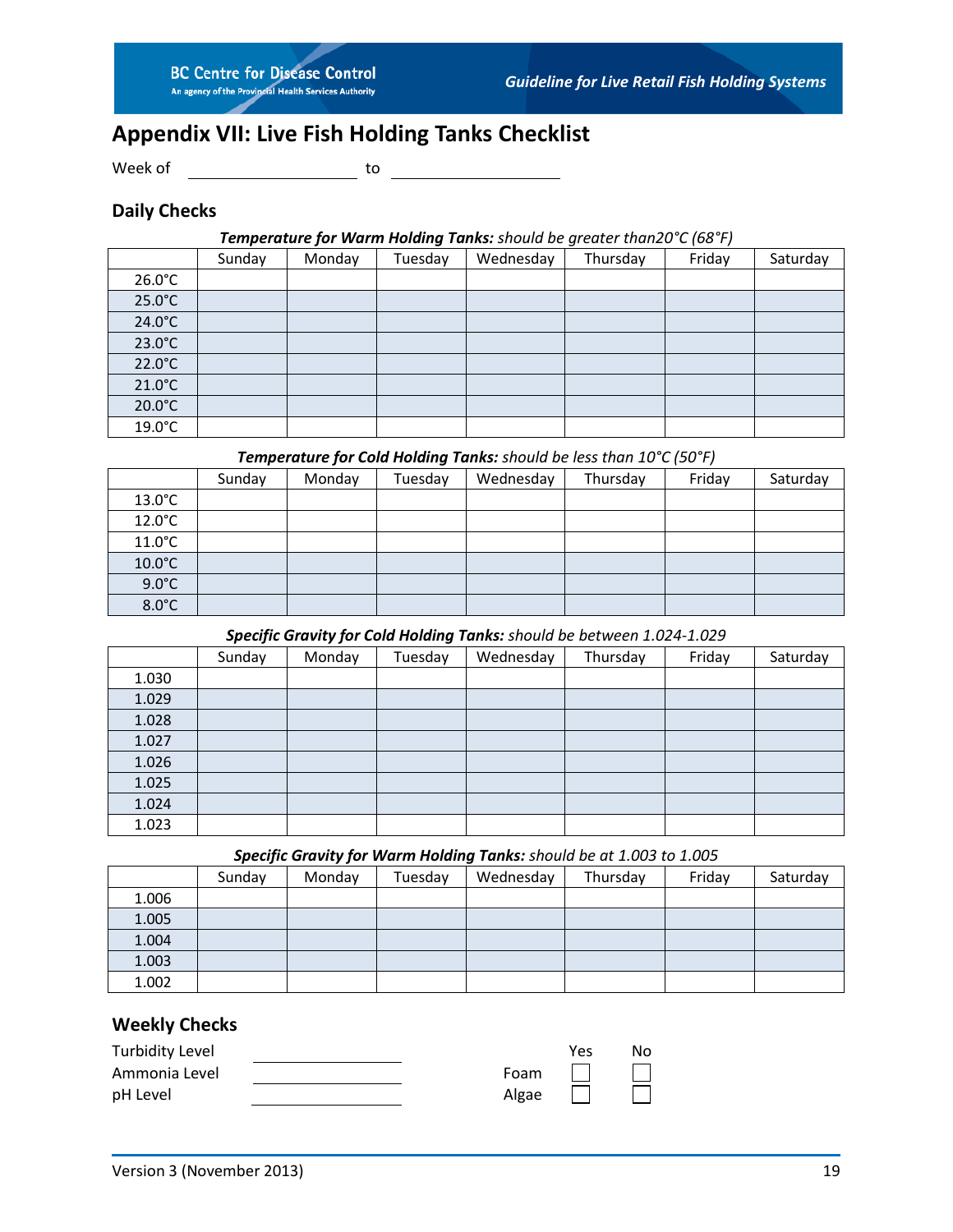# <span id="page-21-0"></span>**Appendix VIII: Cross-Contamination and Safe Handling of Retail Seafood**

## **Cross-Contamination**

Cross-contamination is the transfer of illness-causing bacteria and viruses to cooked "ready-to-eat" seafood. These seafood include cooked crabmeat, cooked shrimp, smoked seafood, and surimi-based simulated seafood products. Cross-contamination can occur from:

- raw seafood to cooked seafood
- equipment or utensils to cooked seafood
- seafood handlers to cooked seafood
- the environment to cooked seafood

The following tips will help avoid cross-contamination:

#### **Safe Handling of Raw Seafood and Equipment**

- 1. Proper display or storage of seafood's is done in such a manner that raw and cooked seafood's are physically separated. This can be accomplished by separate refrigerated units and the use of barriers.
- 2. Place seafood in washable, non-insulated containers rather than directly on the ice. Display containers should allow liquids to drain.
- 3. Store cooked seafood in sanitary containers marked only for that use.
- 4. Clean and sanitize knives and cutting boards between processing raw and cooked products. Ideally, separate equipment and working areas would be used for raw and cooked product.
- 5. Empty seafood display cases daily and remove old ice. Clean and sanitize display cases and drains before adding fresh ice and restocking.
- 6. Handle seafood in the display case with individual utensils or single-use sanitary materials. Store utensils in a sanitizing solution or inside the refrigerated display case.
- 7. Place spiked price tags in garnish or ice, but not in seafood.
- 8. Keep the surface of the weigh scale sanitary. Protect the scale by placing seafood on single-use paper or plastic material. Clean and sanitize scale if any food comes in contact with the surface.
- 9. Clean up spills with single-service towels. Do not use cleaning cloths or sponges which may contain unwanted bacteria.